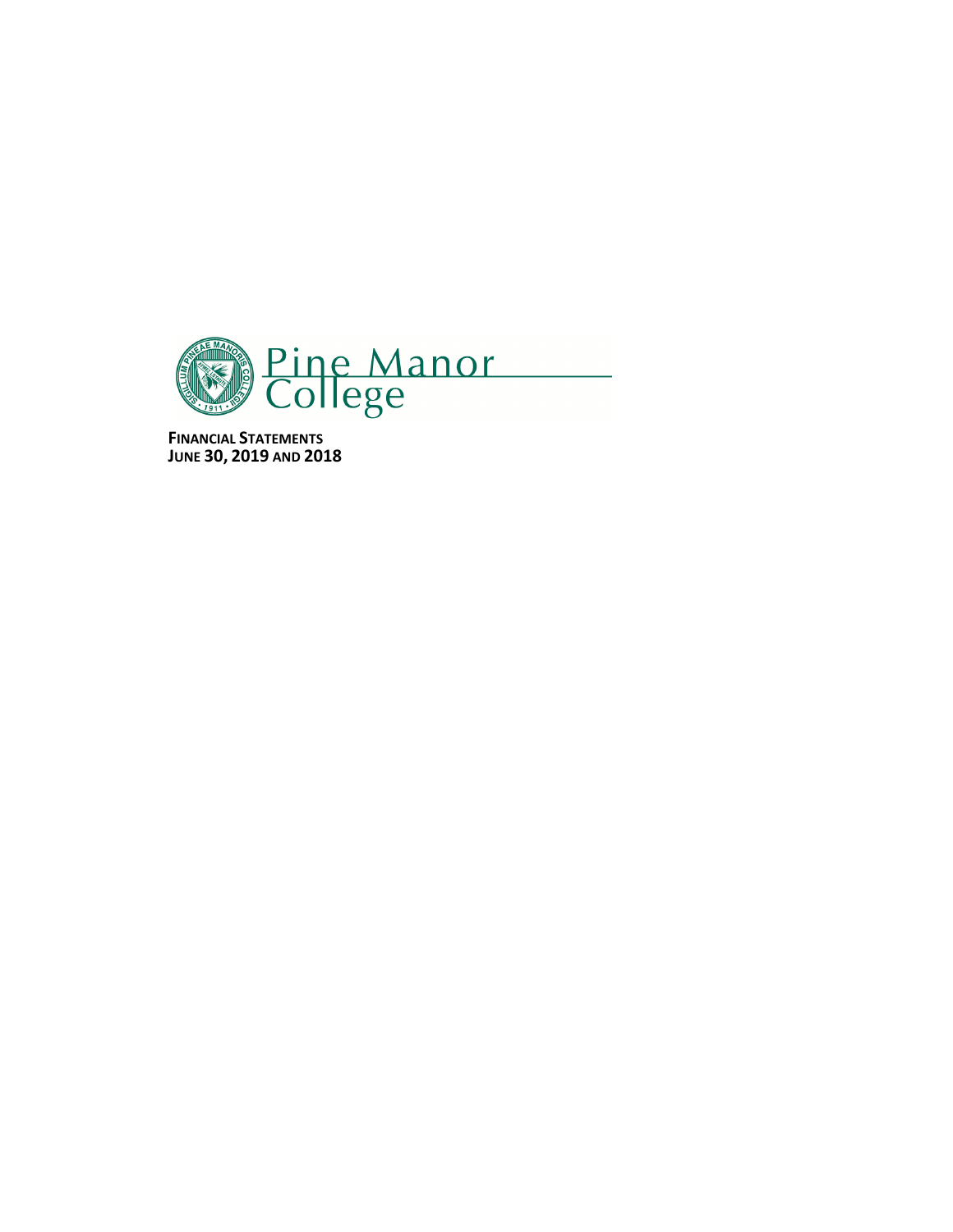Contents June 30, 2019 and 2018

|                              | <b>Pages</b>   |
|------------------------------|----------------|
|                              | $\mathbf{1}$   |
| <b>Financial Statements:</b> |                |
|                              | $2 - 3$        |
|                              | $4 - 5$        |
|                              | 6              |
|                              | $\overline{7}$ |
|                              | $8 - 9$        |
|                              |                |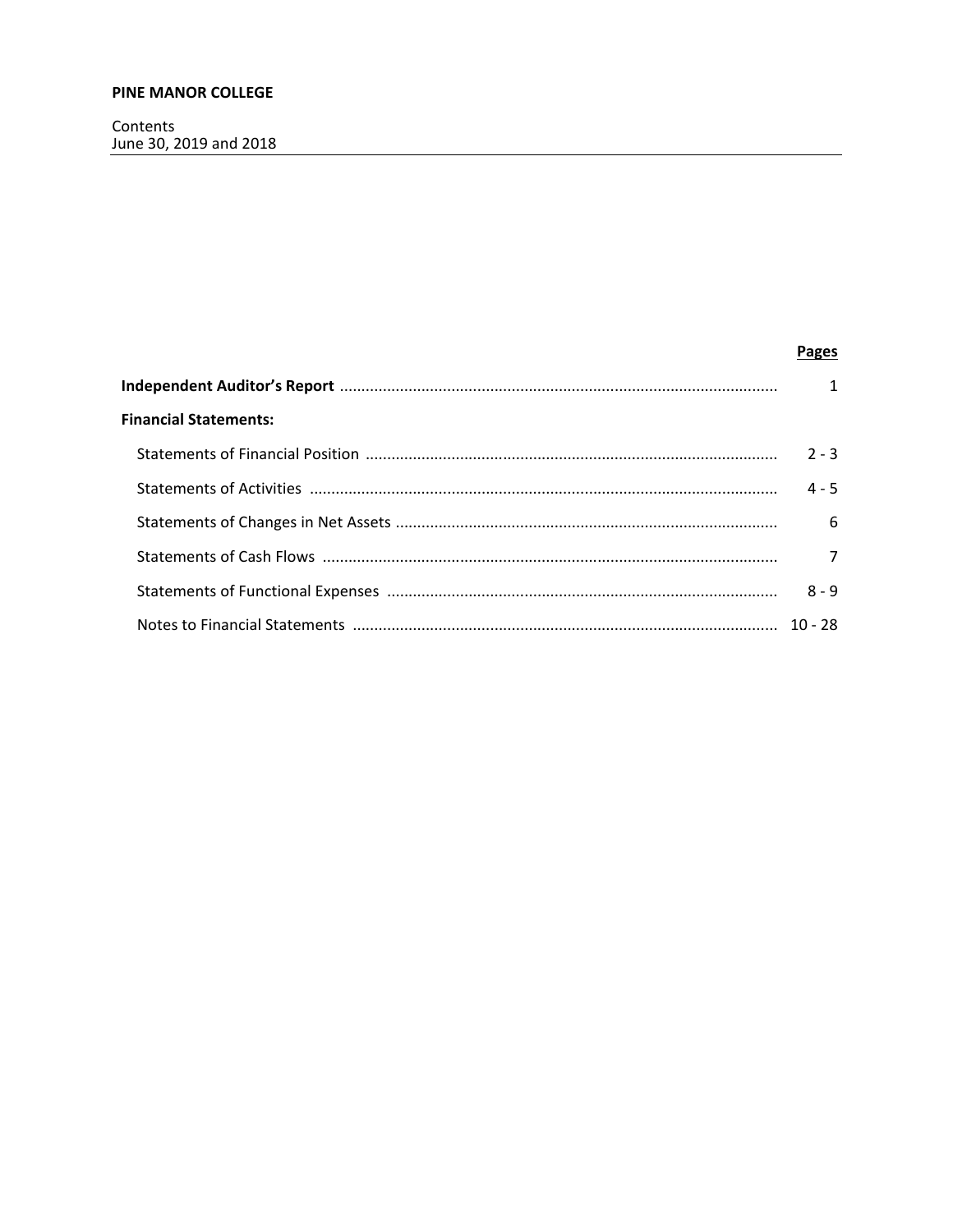

50 Washington Street Westborough, MA 01581 508.366.9100 aafcpa.com

Independent Auditor's Report

To the Board of Trustees of Pine Manor College:

## **Report on the Financial Statements**

We have audited the accompanying financial statements of Pine Manor College (a Massachusetts corporation, not for profit) which comprise the statements of financial position as of June 30, 2019 and 2018, and the related statements of activities, changes in net assets, cash flows and functional expenses for the years then ended, and the related notes to the financial statements.

## *Management's Responsibility for the Financial Statements*

Management is responsible for the preparation and fair presentation of these financial statements in accordance with accounting principles generally accepted in the United States of America; this includes the design, implementation, and maintenance of internal control relevant to the preparation and fair presentation of financial statements that are free from material misstatement, whether due to fraud or error.

## *Auditor's Responsibility*

Our responsibility is to express an opinion on these financial statements based on our audits. We conducted our audits in accordance with auditing standards generally accepted in the United States of America. Those standards require that we plan and perform the audits to obtain reasonable assurance about whether the financial statements are free from material misstatement.

An audit involves performing procedures to obtain audit evidence about the amounts and disclosures in the financial statements. The procedures selected depend on the auditor's judgment, including the assessment of the risks of material misstatement of the financial statements, whether due to fraud or error. In making those risk assessments, the auditor considers internal control relevant to the entity's preparation and fair presentation of the financial statements in order to design audit procedures that are appropriate in the circumstances, but not for the purpose of expressing an opinion on the effectiveness of the entity's internal control. Accordingly, we express no such opinion. An audit also includes evaluating the appropriateness of accounting policies used and the reasonableness of significant accounting estimates made by management, as well as evaluating the overall presentation of the financial statements.

We believe that the audit evidence we have obtained is sufficient and appropriate to provide a basis for our audit opinion.

## *Opinion*

In our opinion, the financial statements referred to above present fairly, in all material respects, the financial position of Pine Manor College as of June 30, 2019 and 2018, and the changes in its net assets and its cash flows for the years then ended in accordance with accounting principles generally accepted in the United States of America.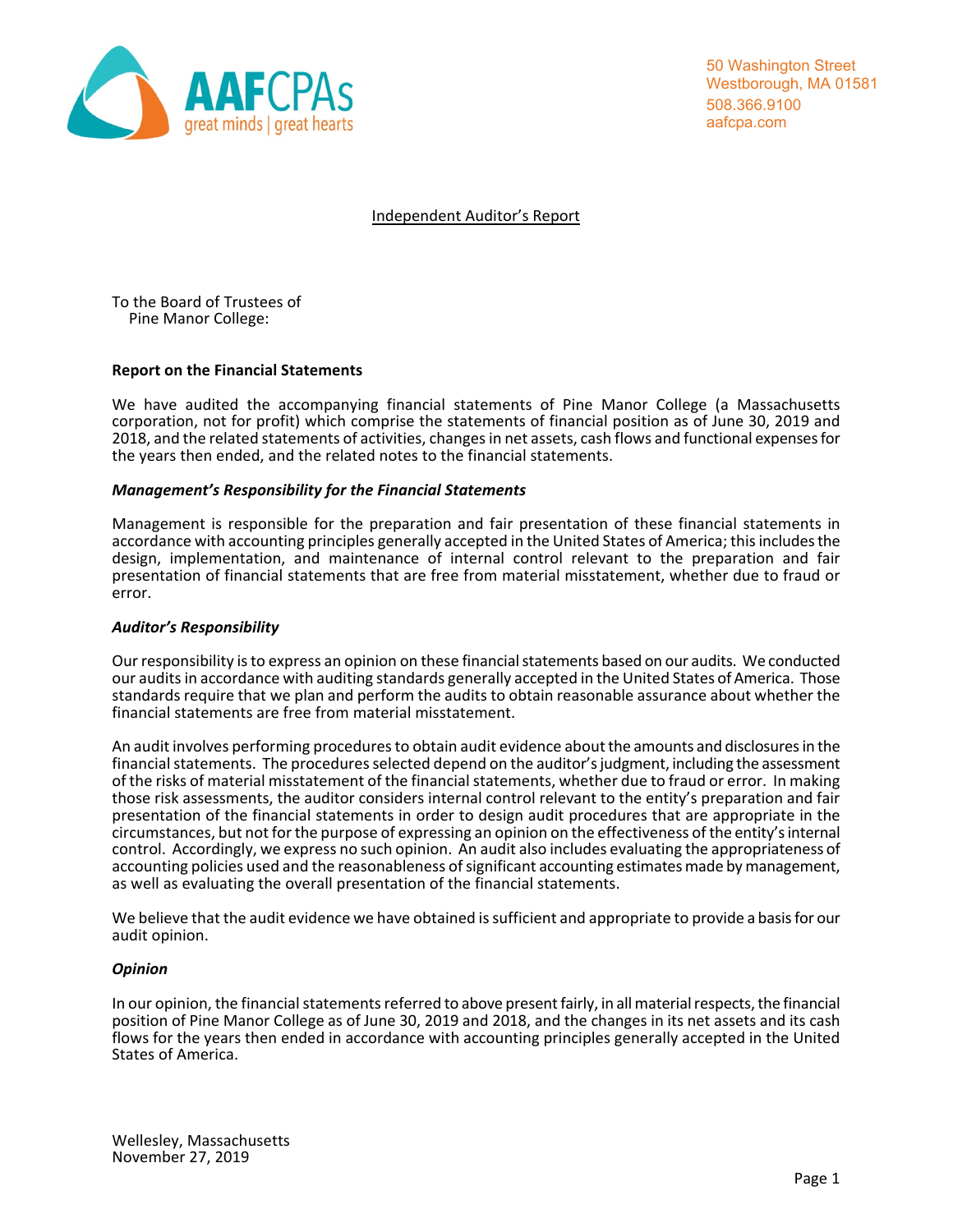# Statement of Financial Position June 30, 2019

| <b>Assets</b>                                              | <b>Without Donor</b><br><b>Restrictions</b> | <b>With Donor</b><br><b>Restrictions</b> | <b>Total</b>           |
|------------------------------------------------------------|---------------------------------------------|------------------------------------------|------------------------|
| <b>Current Assets:</b>                                     |                                             |                                          |                        |
| Cash and cash equivalents                                  | \$<br>121,519                               | \$<br>105,742                            | \$<br>227,261          |
| Student accounts receivable, net of allowance for          |                                             |                                          |                        |
| doubtful accounts of approximately \$93,000                | 327,705                                     |                                          | 327,705                |
| Other accounts receivable                                  | 329,518                                     |                                          | 329,518                |
| Current portion of pledges receivable                      | 183,090                                     | 633,333                                  | 816,423                |
| Prepaid expenses and other                                 | 122,709                                     |                                          | 122,709                |
| <b>Total current assets</b>                                | 1,084,541                                   | 739,075                                  | 1,823,616              |
|                                                            |                                             |                                          |                        |
| Assets Held Under Split-Interest Agreements                | 46,266                                      | 212,725                                  | 258,991                |
| Investments                                                |                                             | 9,621,706                                | 9,621,706              |
| Pledges Receivable, net of current portion and discount    |                                             | 279,272                                  | 279,272                |
| Due from (to) Funds                                        | (1,052,904)                                 | 1,052,904                                |                        |
| Property and Equipment, net                                | 14,599,077                                  |                                          | 14,599,077             |
| Interest Rate Swap Contracts in Gain Position              | 3,556                                       |                                          | 3,556                  |
| Total assets                                               | 14,680,536<br>S                             | \$11,905,682                             | 26,586,218<br>Ş.       |
| <b>Liabilities and Net Assets</b>                          |                                             |                                          |                        |
| <b>Current Liabilities:</b>                                |                                             |                                          |                        |
| Current portion of notes payable                           | \$<br>267,000                               | \$                                       | \$<br>267,000          |
| Current portion of bond payable                            | 271,384                                     |                                          | 271,384                |
| Current portion of capital lease obligation                | 19,567                                      |                                          | 19,567                 |
| Accounts payable and accrued expenses                      | 2,097,586                                   |                                          | 2,097,586              |
| Deferred tuition and fees                                  | 990,778                                     |                                          | 990,778                |
| <b>Total current liabilities</b>                           | 3,646,315                                   |                                          | 3,646,315              |
| Notes Payable, net of current portion                      | 1,393,897                                   |                                          | 1,393,897              |
| Bond Payable, net of current portion                       | 4,667,564                                   |                                          | 4,667,564              |
| Capital Lease Payable                                      | 85,240                                      |                                          | 85,240                 |
| <b>Annuity Payment Obligation</b>                          | 46,266                                      |                                          | 46,266                 |
| <b>Asset Retirement Obligation</b>                         | 220,975                                     |                                          | 220,975                |
| <b>Total liabilities</b>                                   | 10,060,257                                  |                                          | 10,060,257             |
|                                                            |                                             |                                          |                        |
| Net Assets:<br>Without donor restrictions:                 |                                             |                                          |                        |
|                                                            |                                             |                                          |                        |
| Operating                                                  | (4,408,795)                                 |                                          | (4,408,795)            |
| Property and equipment<br>Total without donor restrictions | 9,029,074<br>4,620,279                      |                                          | 9,029,074<br>4,620,279 |
|                                                            |                                             |                                          |                        |
| With donor restrictions                                    |                                             | 11,905,682                               | 11,905,682             |
| Total net assets                                           | 4,620,279                                   | 11,905,682                               | 16,525,961             |
| Total liabilities and net assets                           | 14,680,536<br>S                             | \$11,905,682                             | \$26,586,218           |

The accompanying notes are an integral part of these statements. Page 2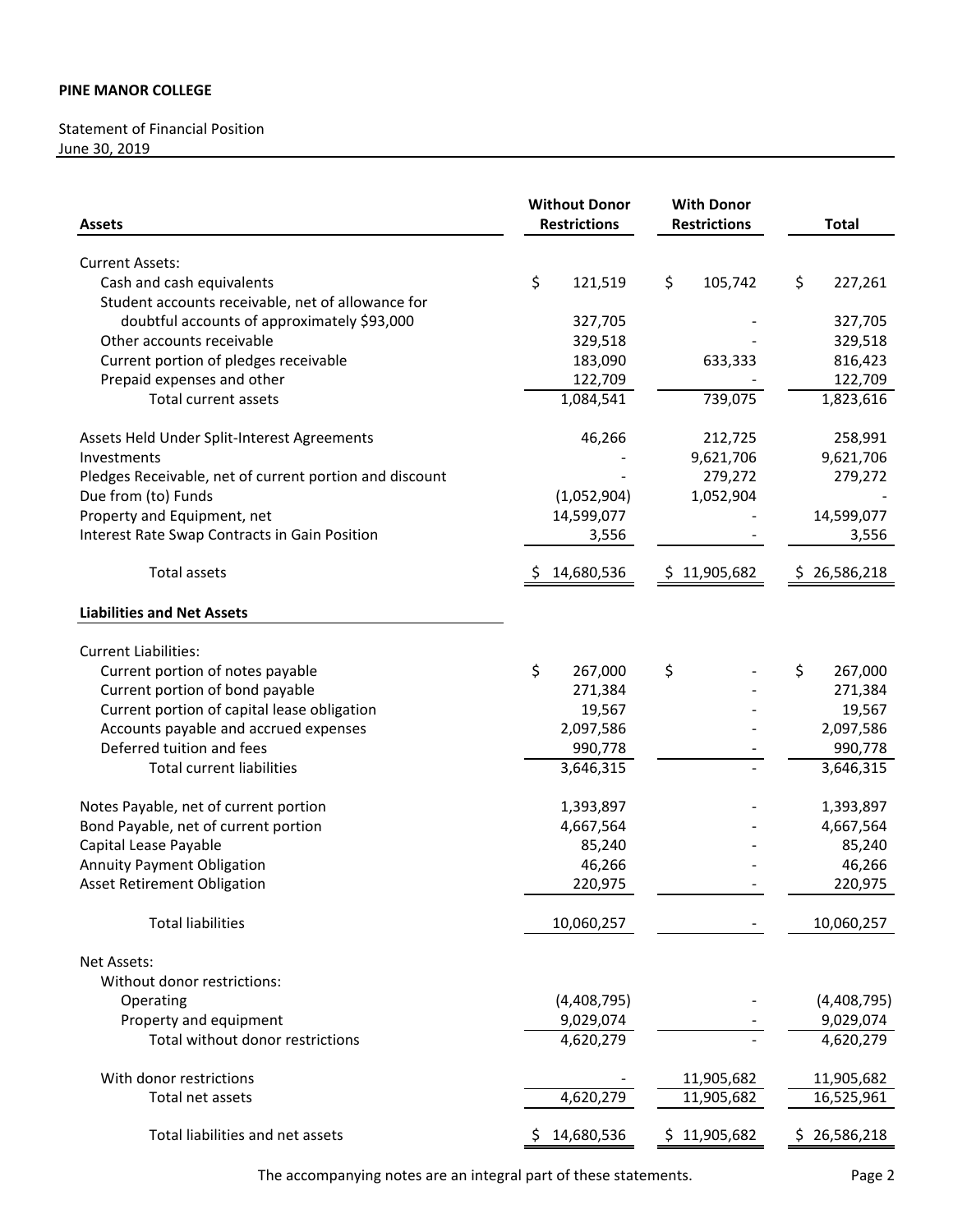# Statement of Financial Position June 30, 2018

| <b>Assets</b>                                               | <b>Without Donor</b><br><b>Restrictions</b> | <b>With Donor</b><br><b>Restrictions</b> | <b>Total</b>  |  |
|-------------------------------------------------------------|---------------------------------------------|------------------------------------------|---------------|--|
| <b>Current Assets:</b>                                      |                                             |                                          |               |  |
| Cash and cash equivalents                                   | \$<br>437,339                               | 108,031<br>\$                            | \$<br>545,370 |  |
| Restricted cash                                             | 65,447                                      |                                          | 65,447        |  |
| Student accounts receivable, net of allowance for           |                                             |                                          |               |  |
| doubtful accounts of approximately \$264,000                | 177,578                                     |                                          | 177,578       |  |
| Other accounts receivable                                   | 154,082                                     |                                          | 154,082       |  |
| Current portion of pledges receivable                       |                                             | 185,000                                  | 185,000       |  |
| Prepaid expenses and other                                  | 159,707                                     |                                          | 159,707       |  |
| <b>Total current assets</b>                                 | 994,153                                     | 293,031                                  | 1,287,184     |  |
| Assets Held Under Split-Interest Agreements                 | 49,151                                      | 204,441                                  | 253,592       |  |
| Cash Surrender Value of Life Insurance, net of policy loans | 580,616                                     |                                          | 580,616       |  |
| Investments                                                 |                                             | 9,607,790                                | 9,607,790     |  |
| Pledges Receivable, net of current portion and discount     |                                             | 170,602                                  | 170,602       |  |
| Due from (to) Funds                                         | (1,369,335)                                 | 1,369,335                                |               |  |
| Property and Equipment, net                                 | 15,037,672                                  |                                          | 15,037,672    |  |
| Interest Rate Swap Contracts in Gain Position               | 67,955                                      |                                          | 67,955        |  |
| <b>Total assets</b>                                         | \$15,360,212                                | \$11,645,199                             | \$27,005,411  |  |
| <b>Liabilities and Net Assets</b>                           |                                             |                                          |               |  |
| <b>Current Liabilities:</b>                                 |                                             |                                          |               |  |
| Note payable to a bank                                      | \$<br>500,000                               | \$                                       | \$<br>500,000 |  |
| Current portion of notes payable                            | 271,603                                     |                                          | 271,603       |  |
| Current portion of bond payable                             | 259,697                                     |                                          | 259,697       |  |
| Accounts payable and accrued expenses                       | 1,735,671                                   |                                          | 1,735,671     |  |
| Deferred tuition and fees                                   | 1,131,881                                   |                                          | 1,131,881     |  |
| <b>Total current liabilities</b>                            | 3,898,852                                   |                                          | 3,898,852     |  |
| Notes Payable, net of current portion                       | 1,655,649                                   |                                          | 1,655,649     |  |
| Bond Payable, net of current portion                        | 4,919,197                                   |                                          | 4,919,197     |  |
| <b>Annuity Payment Obligation</b>                           | 49,151                                      |                                          | 49,151        |  |
| <b>Asset Retirement Obligation</b>                          | 211,333                                     |                                          | 211,333       |  |
| <b>Total liabilities</b>                                    | 10,734,182                                  |                                          | 10,734,182    |  |
| Net Assets:                                                 |                                             |                                          |               |  |
| Without donor restrictions:                                 |                                             |                                          |               |  |
| Operating                                                   | (4,638,051)                                 |                                          | (4,638,051)   |  |
| Property and equipment                                      | 9,264,081                                   |                                          | 9,264,081     |  |
| Total without donor restrictions                            | 4,626,030                                   |                                          | 4,626,030     |  |
| With donor restrictions                                     |                                             | 11,645,199                               | 11,645,199    |  |
| Total net assets                                            | 4,626,030                                   | 11,645,199                               | 16,271,229    |  |
| Total liabilities and net assets                            | \$15,360,212                                | \$11,645,199                             | \$27,005,411  |  |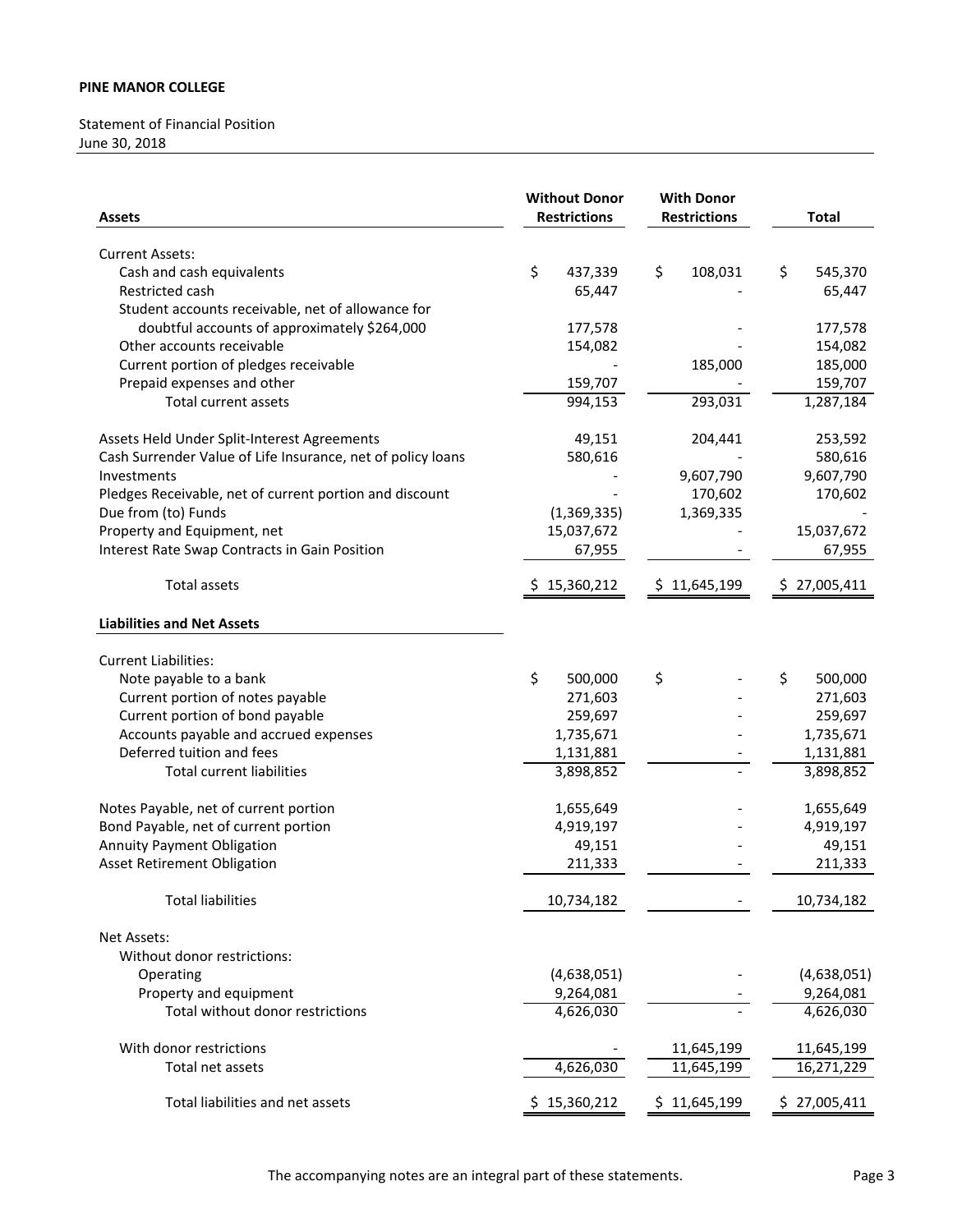# Statement of Activities For the Year Ended June 30, 2019

|                                                            | <b>Without Donor</b><br><b>Restrictions</b> | <b>With Donor</b><br><b>Restrictions</b> | <b>Total</b>  |
|------------------------------------------------------------|---------------------------------------------|------------------------------------------|---------------|
| <b>Operating Revenue:</b>                                  |                                             |                                          |               |
| Tuition and fees                                           | \$11,221,781                                | \$                                       | \$11,221,781  |
| Auxiliary enterprises                                      | 2,825,726                                   |                                          | 2,825,726     |
| Less - student aid                                         | (5,358,480)                                 |                                          | (5,358,480)   |
| Tuition, fees, and auxiliary enterprises, net              | 8,689,027                                   |                                          | 8,689,027     |
| Rental income                                              | 3,483,379                                   |                                          | 3,483,379     |
| Sales and services of educational activities               | 1,980,193                                   |                                          | 1,980,193     |
| Grants and contributions                                   | 1,700,656                                   | 544,821                                  | 2,245,477     |
| Investment return designated for current operations        | 652,000                                     |                                          | 652,000       |
| Other income                                               | 421,478                                     |                                          | 421,478       |
| Federal and state student aid                              | 18,188                                      |                                          | 18,188        |
| Net assets released from restrictions                      | 335,910                                     | (335, 910)                               |               |
| Total operating revenue                                    | 17,280,831                                  | 208,911                                  | 17,489,742    |
| <b>Operating Expenses:</b>                                 |                                             |                                          |               |
| Instruction                                                | 4,725,917                                   |                                          | 4,725,917     |
| Academic services                                          | 836,921                                     |                                          | 836,921       |
| Student services                                           | 4,083,077                                   |                                          | 4,083,077     |
| Institutional support                                      | 3,840,716                                   |                                          | 3,840,716     |
| Other expenses                                             | 414,792                                     |                                          | 414,792       |
| Auxiliary enterprises                                      | 2,810,083                                   |                                          | 2,810,083     |
| Independent operations                                     | 1,369,786                                   |                                          | 1,369,786     |
| Total operating expenses                                   | 18,081,292                                  |                                          | 18,081,292    |
| Changes in net assets from operations                      | (800, 461)                                  | 208,911                                  | (591, 550)    |
| <b>Non-Operating Revenue (Expenses):</b>                   |                                             |                                          |               |
| Gain on sale of life insurance policies                    | 896,933                                     |                                          | 896,933       |
| Net unrealized loss on carrying value of interest rate     |                                             |                                          |               |
| swap contracts                                             | (64, 399)                                   |                                          | (64, 399)     |
| <b>Endowment contributions</b>                             |                                             | 2,500                                    | 2,500         |
| Interest income (expense) on endowment borrowing           | (37, 824)                                   | 37,824                                   |               |
| Investment return reduced by amount for current operations |                                             | 11,248                                   | 11,248        |
| Total non-operating revenue (expenses)                     | 794,710                                     | 51,572                                   | 846,282       |
| Changes in net assets                                      | (5, 751)                                    | 260,483                                  | \$<br>254,732 |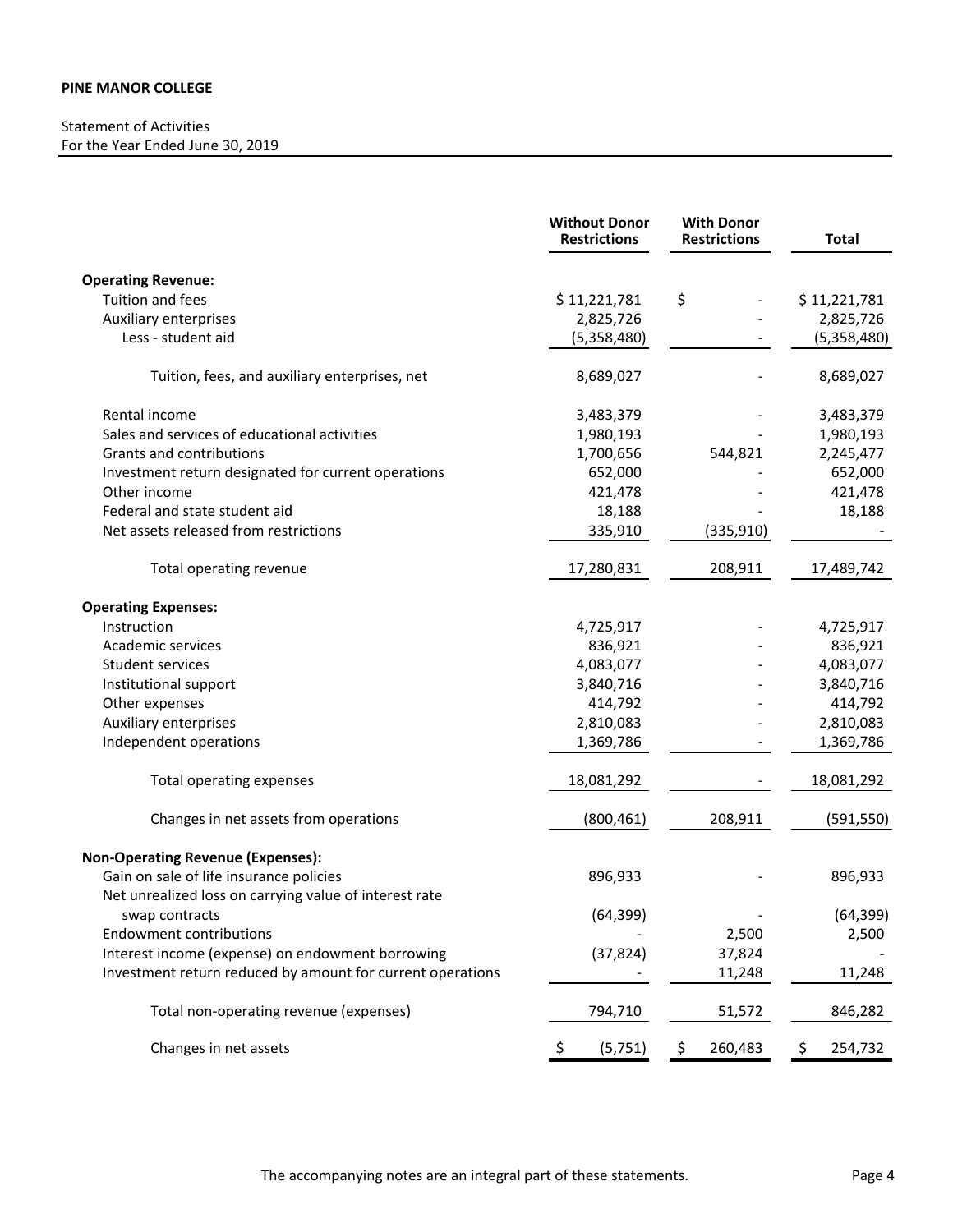# Statement of Activities For the Year Ended June 30, 2018

|                                                                                                          | <b>Without Donor</b><br><b>Restrictions</b> | <b>With Donor</b><br><b>Restrictions</b> | <b>Total</b>      |
|----------------------------------------------------------------------------------------------------------|---------------------------------------------|------------------------------------------|-------------------|
| <b>Operating Revenue:</b>                                                                                |                                             |                                          |                   |
| Tuition and fees                                                                                         | \$12,798,705                                | \$                                       | \$12,798,705      |
| Auxiliary enterprises                                                                                    | 3,876,496                                   |                                          | 3,876,496         |
| Less - student aid                                                                                       | (5,495,361)                                 |                                          | (5,495,361)       |
| Tuition, fees, and auxiliary enterprises, net                                                            | 11,179,840                                  |                                          | 11,179,840        |
| Rental income                                                                                            | 2,417,101                                   |                                          | 2,417,101         |
| Sales and services of educational activities                                                             | 2,068,842                                   |                                          | 2,068,842         |
| Grants and contributions                                                                                 | 853,908                                     | 205,493                                  | 1,059,401         |
| Investment return designated for current operations                                                      | 727,678                                     |                                          | 727,678           |
| Other income                                                                                             | 495,952                                     |                                          | 495,952           |
| Federal and state student aid                                                                            | 38,991                                      |                                          | 38,991            |
| Net assets released from restrictions                                                                    | 285,864                                     | (285, 864)                               |                   |
| Total operating revenue                                                                                  | 18,068,176                                  | (80, 371)                                | 17,987,805        |
| <b>Operating Expenses:</b>                                                                               |                                             |                                          |                   |
| Instruction                                                                                              | 4,928,986                                   |                                          | 4,928,986         |
| Academic services                                                                                        | 844,843                                     |                                          | 844,843           |
| Student services                                                                                         | 3,796,812                                   |                                          | 3,796,812         |
| Institutional support                                                                                    | 3,926,320                                   |                                          | 3,926,320         |
| Other expenses                                                                                           | 492,075                                     |                                          | 492,075           |
| Auxiliary enterprises                                                                                    | 2,673,395                                   |                                          | 2,673,395         |
| Independent operations                                                                                   | 1,397,688                                   |                                          | 1,397,688         |
| Total operating expenses                                                                                 | 18,060,119                                  |                                          | 18,060,119        |
| Changes in net assets from operations                                                                    | 8,057                                       | (80, 371)                                | (72, 314)         |
| <b>Non-Operating Revenue (Expenses):</b>                                                                 |                                             |                                          |                   |
| Insurance proceeds applied to capital projects<br>Net unrealized gain on carrying value of interest rate | 62,712                                      |                                          | 62,712            |
| swap contracts                                                                                           | 53,761                                      |                                          | 53,761            |
| <b>Endowment contributions</b>                                                                           |                                             | 3,501                                    | 3,501             |
| Interest income (expense) on endowment borrowing                                                         | (44, 754)                                   | 44,754                                   |                   |
| Investment return reduced by amount for current operations                                               |                                             | (279, 057)                               | (279, 057)        |
| Net assets released from capital restriction                                                             | 38,314                                      | (38, 314)                                |                   |
| Total non-operating revenue (expenses)                                                                   | 110,033                                     | (269, 116)                               | (159,083)         |
| Changes in net assets                                                                                    | 118,090<br>Ş                                | (349, 487)<br>-\$                        | (231, 397)<br>-\$ |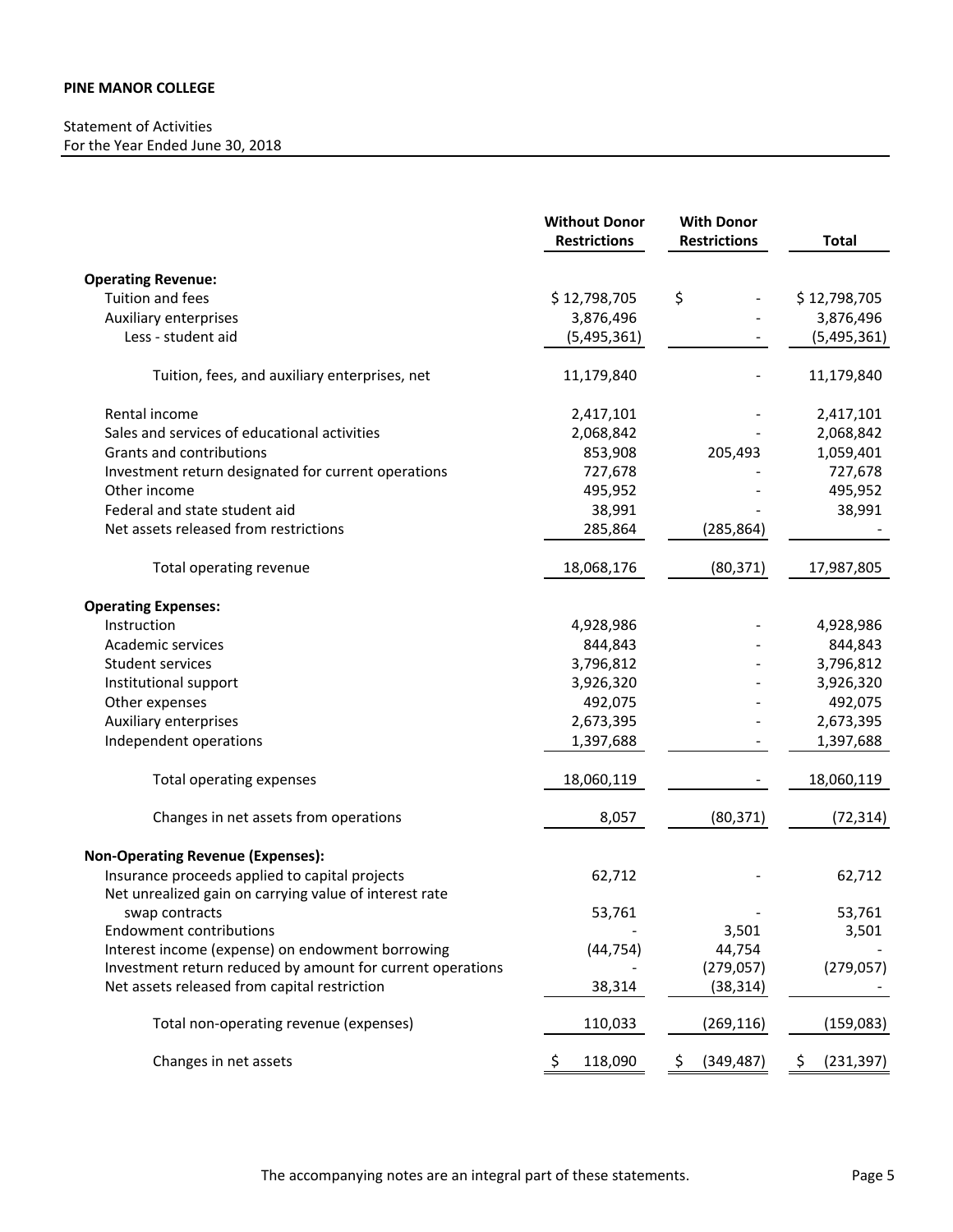|                                  | <b>Without Donor</b><br><b>With Donor</b><br><b>Restrictions</b><br><b>Restrictions</b> |                  | <b>Total</b> |
|----------------------------------|-----------------------------------------------------------------------------------------|------------------|--------------|
| Net Assets, June 30, 2017        | 4,507,940<br>\$                                                                         | \$11,994,686     | \$16,502,626 |
| Changes in net assets            | 118,090                                                                                 | (349,487)        | (231,397)    |
| Net Assets, June 30, 2018        | 4,626,030                                                                               | 11,645,199       | 16,271,229   |
| Changes in net assets            | (5, 751)                                                                                | 260,483          | 254,732      |
| <b>Net Assets, June 30, 2019</b> | 4,620,279                                                                               | 11,905,682<br>Ś. | 16,525,961   |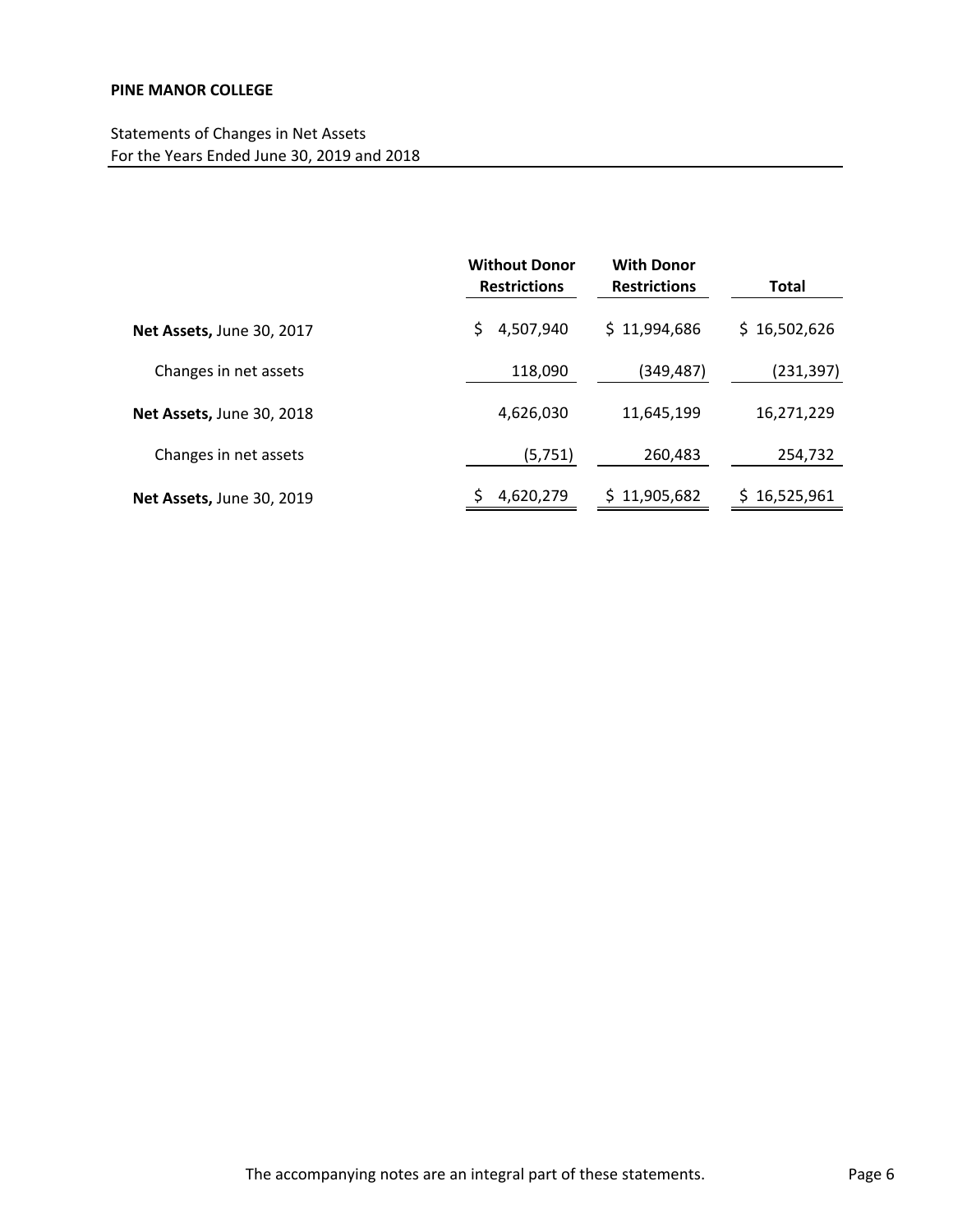#### Statements of Cash Flows

For the Years Ended June 30, 2019 and 2018

|                                                                                       | 2019           | 2018                   |
|---------------------------------------------------------------------------------------|----------------|------------------------|
| <b>Cash Flows from Operating Activities:</b>                                          |                |                        |
| Changes in net assets                                                                 | \$<br>254,732  | \$<br>(231, 397)       |
| Adjustments to reconcile changes in net assets to net cash                            |                |                        |
| used in operating activities:                                                         |                |                        |
| Depreciation                                                                          | 834,879        | 892,262                |
| Interest - amortization of debt issuance costs                                        | 25,000         | 22,416                 |
| <b>Bad debts</b>                                                                      | 216,994        | 268,758                |
| Insurance proceeds applied to capital projects                                        |                | (62, 712)              |
| Net unrealized (gains) losses on carrying value of interest                           |                |                        |
| rate swap contracts                                                                   | 64,399         | (53, 761)              |
| Net realized and unrealized gains on investments                                      | (504, 026)     | (282, 469)             |
| Change in discount on pledges receivable                                              | (2,003)        | 7,632                  |
| Gain on sale of life insurance policies                                               | (896, 933)     |                        |
| <b>Endowment contributions</b>                                                        | (2,500)        | (3,501)                |
| Changes in operating assets and liabilities:<br>Student accounts receivable           | (367, 121)     | (217, 846)             |
| Other accounts receivable                                                             | (175, 436)     | (43, 603)              |
| Pledges receivable                                                                    | (738,090)      | (125,000)              |
| Prepaid expenses and other                                                            | 36,998         | 76,625                 |
| Accounts payable and accrued expenses                                                 | 375,138        | (517,084)              |
| Deferred tuition and fees                                                             | (141, 103)     | 218,526                |
| Asset retirement obligation                                                           | 9,642          | 11,047                 |
| Net cash used in operating activities                                                 | (1,009,430)    | (40, 107)              |
|                                                                                       |                |                        |
| <b>Cash Flows from Investing Activities:</b><br>Proceeds from the sale of investments |                |                        |
| Purchases of investments                                                              | 3,737,745      | 3,457,331              |
| Decrease in contract receivable                                                       | (3, 247, 635)  | (3,366,776)<br>500,000 |
| Insurance proceeds applied to capital projects                                        |                | 62,712                 |
| Change in assets held under split-interest agreements                                 | (5, 399)       | 15,809                 |
| Net decrease in restricted cash                                                       | 65,447         | 339,576                |
| Change in annuity payment obligation                                                  | (2,885)        | (13,660)               |
| Proceeds from sale of life insurance policies                                         | 1,534,500      |                        |
| Change in cash surrender value of life insurance policies                             | (56, 951)      | (5,088)                |
| Acquisition of property and equipment                                                 | (304, 700)     | (1,082,538)            |
| Net cash provided by (used in) investing activities                                   | 1,720,122      | (92,634)               |
| <b>Cash Flows from Financing Activities:</b>                                          |                |                        |
| <b>Endowment contributions</b>                                                        | 2,500          | 3,501                  |
| Proceeds from notes payable                                                           |                | 67,769                 |
| Net borrowing (repayment) on note payable to a bank                                   | (500,000)      | 200,000                |
| Principal payments on bond payable                                                    | (259, 697)     | (257, 109)             |
| Principal payments on notes payable                                                   | (271, 604)     | (270, 356)             |
| Net cash used in financing activities                                                 | (1,028,801)    | (256,195)              |
| Net Change in Cash and Cash Equivalents                                               | (318, 109)     | (388, 936)             |
| <b>Cash and Cash Equivalents:</b>                                                     |                |                        |
| Beginning of year                                                                     | 545,370        | 934,306                |
|                                                                                       |                |                        |
| End of year                                                                           | \$.<br>227,261 | \$<br>545,370          |
| <b>Supplemental Disclosure of Cash Flow Information:</b>                              |                |                        |
| Cash paid for interest                                                                | Ş<br>310,340   | 291,270<br>Ş           |
| <b>Supplemental Disclosure of Non-Cash Transactions:</b>                              |                |                        |
| Property and equipment included in accounts payable                                   | Ş              | 13,223<br>Ş            |
|                                                                                       |                |                        |
| Assets acquired with capital leases                                                   | \$<br>104,807  | \$                     |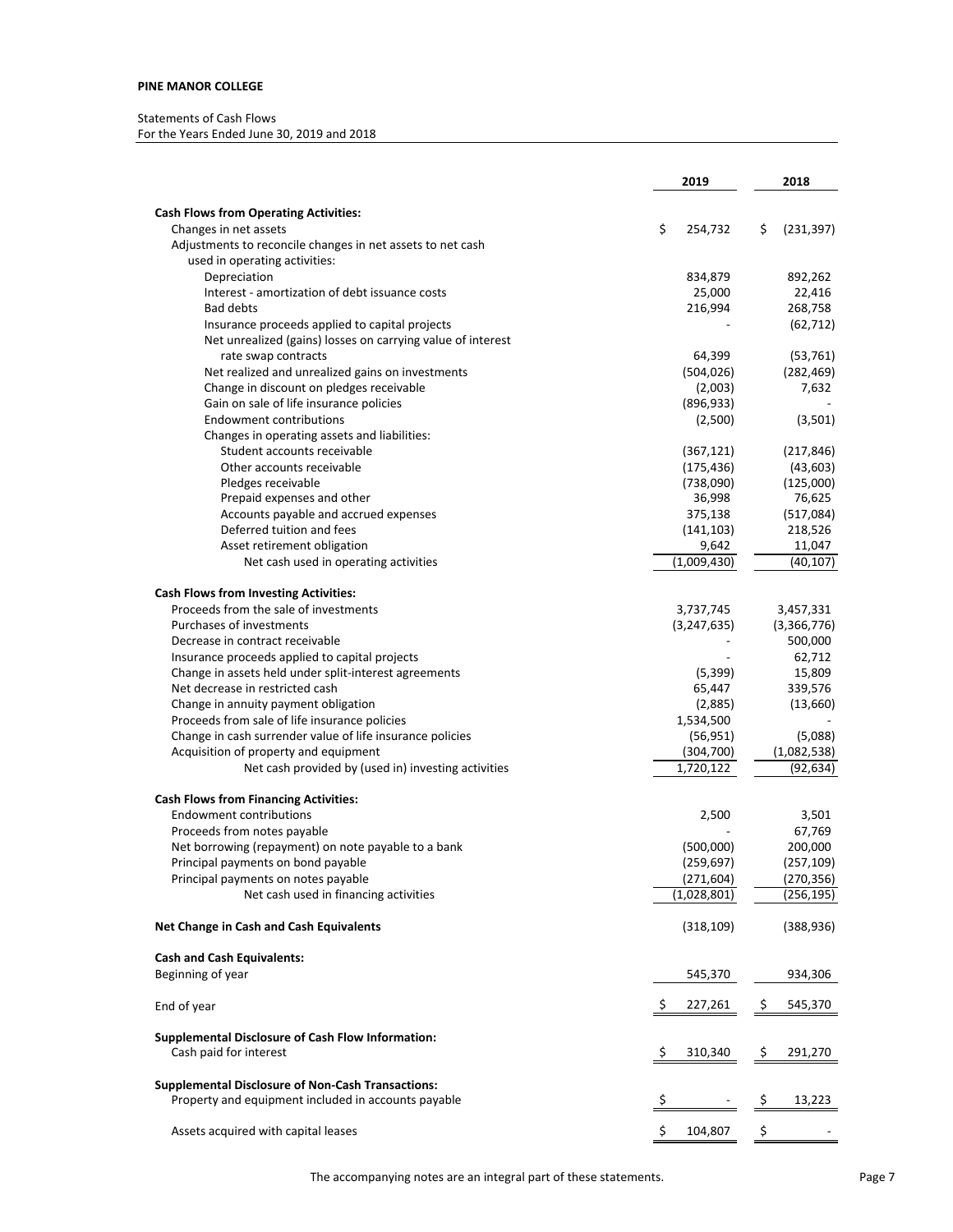# Statement of Functional Expenses

For the Year Ended June 30, 2019

|                                         | Instruction | Academic<br><b>Services</b> | <b>Student</b><br><b>Services</b> | Institutional<br>Support | Other<br><b>Expenses</b> | Plant                    | <b>Auxiliary</b><br><b>Enterprises</b> | Independent<br><b>Operations</b> | Total        |
|-----------------------------------------|-------------|-----------------------------|-----------------------------------|--------------------------|--------------------------|--------------------------|----------------------------------------|----------------------------------|--------------|
| <b>Personnel and Related Costs:</b>     |             |                             |                                   |                          |                          |                          |                                        |                                  |              |
| Salaries and wages                      | \$2,123,421 | \$525,953                   | \$1,878,851                       | \$1,199,547              | \$140,375                | \$<br>328,190            | \$                                     | \$<br>596,448                    | \$6,792,785  |
| Payroll taxes and fringe benefits       | 387,882     | 64,524                      | 403,397                           | 269,855                  | 27,877                   | 76,925                   |                                        | 126,639                          | 1,357,099    |
| Work study wages and student employment | 27,152      | 7,364                       | 53,294                            | 3,037                    |                          |                          |                                        | 12,755                           | 103,602      |
| Professional development                | 1,151       | 12,068                      | 13,619                            | 7,750                    |                          |                          |                                        | 479                              | 35,067       |
| Total personnel and related costs       | 2,539,606   | 609,909                     | 2,349,161                         | 1,480,189                | 168,252                  | 405,115                  |                                        | 736,321                          | 8,288,553    |
| Occupancy:                              |             |                             |                                   |                          |                          |                          |                                        |                                  |              |
| Utilities                               |             |                             |                                   |                          |                          | 1,085,682                |                                        |                                  | 1,085,682    |
| Repairs and maintenance                 |             |                             |                                   |                          |                          | 773,772                  |                                        |                                  | 773,772      |
| Depreciation                            |             |                             |                                   |                          |                          | 464,619                  |                                        |                                  | 464,619      |
| Interest                                |             |                             |                                   |                          |                          | 196,190                  |                                        |                                  | 196,190      |
| Total occupancy                         |             |                             |                                   |                          |                          | 2,520,263                |                                        |                                  | 2,520,263    |
| Other:                                  |             |                             |                                   |                          |                          |                          |                                        |                                  |              |
| Consulting and contracted services      | 6,470       | 8,657                       | 734,169                           | 910,715                  |                          | 119,165                  |                                        |                                  | 1,779,176    |
| Placement commission and fees           | 1,244,216   |                             |                                   |                          |                          | $\overline{a}$           |                                        | 210,923                          | 1,455,139    |
| Room and board                          | 33,206      | 3,593                       | 42,122                            | 15,243                   | 117                      | $\overline{\phantom{a}}$ | 1,155,650                              | 128,769                          | 1,378,700    |
| Program supplies                        | 67,321      | 38,565                      | 161,598                           | 15,670                   | 664                      | 64,773                   |                                        | 21,825                           | 370,416      |
| Depreciation                            |             |                             |                                   |                          |                          | 370,260                  |                                        |                                  | 370,260      |
| Miscellaneous                           | 16,381      | 29,511                      |                                   | 200,900                  |                          |                          |                                        | 49,012                           | 295,804      |
| Outside events                          |             |                             |                                   |                          | 245,344                  |                          |                                        | $\overline{\phantom{a}}$         | 245,344      |
| <b>Bad debts</b>                        |             |                             |                                   | 170,280                  |                          |                          |                                        | 46,714                           | 216,994      |
| Insurance                               |             |                             |                                   | 145,961                  |                          |                          |                                        | 2,446                            | 148,407      |
| Legal and professional fees             |             |                             |                                   | 143,336                  |                          |                          |                                        |                                  | 143,336      |
| Interest                                |             |                             |                                   | 114,150                  |                          | 25,000                   |                                        | $\blacksquare$                   | 139,150      |
| Student activities and events           |             |                             | 138,158                           |                          |                          |                          |                                        | $\overline{\phantom{a}}$         | 138,158      |
| Travel                                  | 19,815      | 454                         | 103,780                           | 10,427                   | 123                      | 476                      |                                        | 1,916                            | 136,991      |
| Postage, printing and publications      | 5,048       | 5,149                       | 21,573                            | 77,022                   | 42                       |                          |                                        | 2,222                            | 111,056      |
| Advertising                             | 750         |                             | 522                               | 104,640                  |                          |                          |                                        | 1,073                            | 106,985      |
| Vehicle                                 |             | $\overline{\phantom{a}}$    | 44,791                            |                          | $\overline{\phantom{a}}$ | 14,169                   |                                        | 20,398                           | 79,358       |
| Telephone                               | 469         |                             | 8,378                             | 65,134                   |                          | 644                      |                                        | 1,526                            | 76,151       |
| Memberships and subscriptions           | 34          | 280                         | 22,857                            | 27,235                   | 250                      | 205                      |                                        | 1,447                            | 52,308       |
| Repairs and maintenance                 | 585         |                             | 22,999                            | 767                      |                          |                          |                                        | 4,392                            | 28,743       |
| <b>Total other</b>                      | 1,394,295   | 86,209                      | 1,300,947                         | 2,001,480                | 246,540                  | 594,692                  | 1,155,650                              | 492,663                          | 7,272,476    |
| Total expenses before plant allocation  | 3,933,901   | 696,118                     | 3,650,108                         | 3,481,669                | 414,792                  | 3,520,070                | 1,155,650                              | 1,228,984                        | 18,081,292   |
| <b>Plant Allocation</b>                 | 792,016     | 140,803                     | 432,969                           | 359,047                  |                          | (3,520,070)              | 1,654,433                              | 140,802                          |              |
| Total expenses                          | \$4,725,917 | 836,921<br>\$.              | \$4,083,077                       | \$3,840,716              | 414,792<br>\$            | .\$                      | \$2,810,083                            | \$1,369,786                      | \$18,081,292 |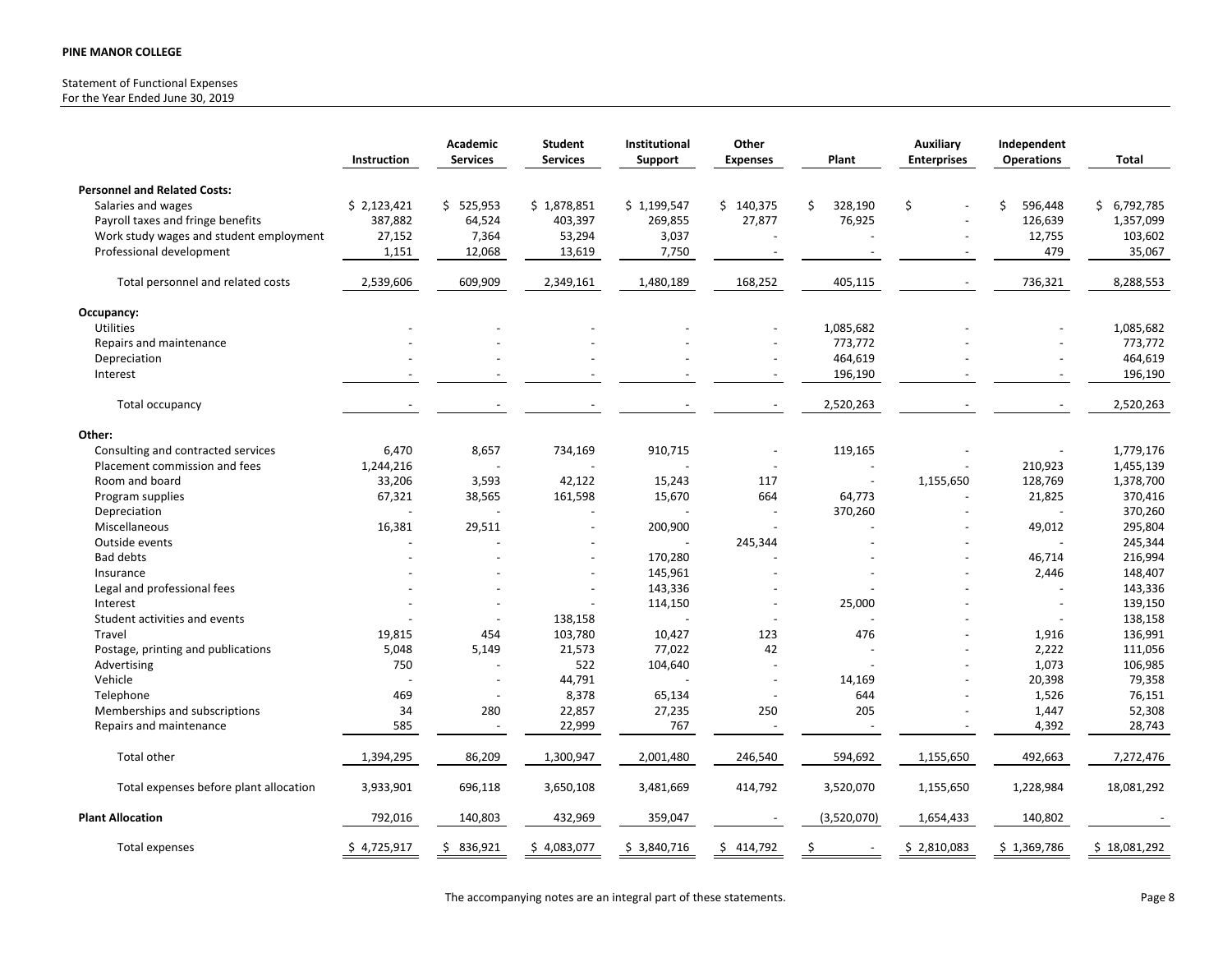#### Statement of Functional Expenses For the Year Ended June 30, 2018

|                                            | Instruction    | Academic<br><b>Services</b>    | <b>Student</b><br><b>Services</b> | Institutional<br>Support | Other<br><b>Expenses</b> | Plant         | <b>Auxiliary</b><br><b>Enterprises</b> | Independent<br><b>Operations</b> | <b>Total</b>     |
|--------------------------------------------|----------------|--------------------------------|-----------------------------------|--------------------------|--------------------------|---------------|----------------------------------------|----------------------------------|------------------|
| <b>Personnel and Related Costs:</b>        |                |                                |                                   |                          |                          |               |                                        |                                  |                  |
| Salaries and wages                         | \$1,885,079    | \$527,279                      | \$1,817,303                       | \$1,299,363              | \$131,169                | Ś.<br>308,682 | Ś.                                     | 556,375<br>Ś                     | \$6,525,250      |
| Payroll taxes and fringe benefits          | 365,004        | 48,757                         | 362,161                           | 329,305                  | 23,875                   | 67,624        |                                        | 100,876                          | 1,297,602        |
| Work study wages and student employment    | 19,109         | 16,627                         | 40,665                            | 5,813                    |                          |               |                                        | 15,488                           | 97,702           |
| Professional development                   | $\blacksquare$ | 11,148                         | 14,802                            | 4,639                    |                          |               |                                        | 35                               | 30,624           |
| Total personnel and related costs          | 2,269,192      | 603,811                        | 2,234,931                         | 1,639,120                | 155,044                  | 376,306       |                                        | 672,774                          | 7,951,178        |
| Occupancy:                                 |                |                                |                                   |                          |                          |               |                                        |                                  |                  |
| Utilities                                  |                |                                |                                   |                          |                          | 1,023,378     |                                        |                                  | 1,023,378        |
| Repairs and maintenance                    |                |                                |                                   |                          |                          | 752,281       |                                        |                                  | 752,281          |
| Depreciation                               |                |                                |                                   |                          |                          | 538,926       |                                        | L,                               | 538,926          |
| Interest                                   |                |                                |                                   |                          |                          | 180,379       |                                        |                                  | 180,379          |
| Total occupancy                            |                |                                |                                   |                          |                          | 2,494,964     |                                        |                                  | 2,494,964        |
| Other:                                     |                |                                |                                   |                          |                          |               |                                        |                                  |                  |
| Consulting and contracted services         | 5,000          | 8,072                          | 630,481                           | 816,570                  |                          | 151,014       |                                        |                                  | 1,611,137        |
| Placement commission and fees              | 1,724,363      |                                |                                   |                          |                          |               |                                        | 280,378                          | 2,004,741        |
| Room and board                             | 24,142         | 8,291                          | 51,025                            | 19,480                   |                          |               | 1,043,343                              | 140,535                          | 1,286,816        |
| Program supplies                           | 80,080         | 42,698                         | 126,523                           | 26,633                   | 1,723                    | 51,853        | 130                                    | 17,351                           | 346,991          |
| Depreciation                               |                |                                |                                   |                          |                          | 353,336       |                                        |                                  | 353,336          |
| Miscellaneous                              | 20,728         | 28,847                         | 4,233                             | 233,203                  |                          |               |                                        | 57,067                           | 344,078          |
| Outside events                             |                |                                |                                   |                          | 332,685                  |               |                                        |                                  | 332,685          |
| <b>Bad debts</b>                           |                |                                |                                   | 205,940                  |                          |               |                                        | 62,818                           | 268,758          |
| Insurance                                  |                |                                |                                   | 154,304                  |                          |               |                                        | 5,484                            | 159,788          |
| Legal and professional fees                |                |                                |                                   | 126,654                  |                          |               |                                        | L.                               | 126,654          |
| Interest                                   |                |                                |                                   | 110,891                  |                          | 22,416        |                                        |                                  | 133,307          |
| Student activities and events              |                |                                | 144,888                           |                          |                          |               |                                        |                                  | 144,888          |
| Travel                                     | 18,155         | 1,404                          | 73,921                            | 5,066                    | 45                       | 107           |                                        | 2,110                            | 100,808          |
| Postage, printing and publications         | 6,761          | 12,737                         | 19,863                            | 80,603                   | 851                      |               |                                        | 2,468                            | 123,283          |
| Advertising                                |                |                                |                                   | 67,192                   | 300                      |               |                                        | 651                              | 68,143           |
| Vehicle                                    |                | $\overline{\phantom{a}}$<br>ä, | 42,689<br>6,055                   |                          |                          | 16,961<br>757 |                                        | 15,565<br>581                    | 75,215<br>70,618 |
| Telephone<br>Memberships and subscriptions | 283            | 266                            | 16,874                            | 63,225<br>18,957         | 402                      | 205           |                                        | 805                              | 37,792           |
| Repairs and maintenance                    |                |                                | 18,775                            | 4,754                    | 1,025                    |               |                                        | 385                              | 24,939           |
|                                            |                |                                |                                   |                          |                          |               |                                        |                                  |                  |
| Total other                                | 1,879,512      | 102,315                        | 1,135,327                         | 1,933,472                | 337,031                  | 596,649       | 1,043,473                              | 586,198                          | 7,613,977        |
| Total expenses before plant allocation     | 4,148,704      | 706,126                        | 3,370,258                         | 3,572,592                | 492,075                  | 3,467,919     | 1,043,473                              | 1,258,972                        | 18,060,119       |
| <b>Plant Allocation</b>                    | 780,282        | 138,717                        | 426,554                           | 353,728                  |                          | (3,467,919)   | 1,629,922                              | 138,716                          |                  |
| Total expenses                             | \$4,928,986    | \$844,843                      | \$3,796,812                       | \$3,926,320              | \$492,075                | \$            | \$2,673,395                            | \$1,397,688                      | \$18,060,119     |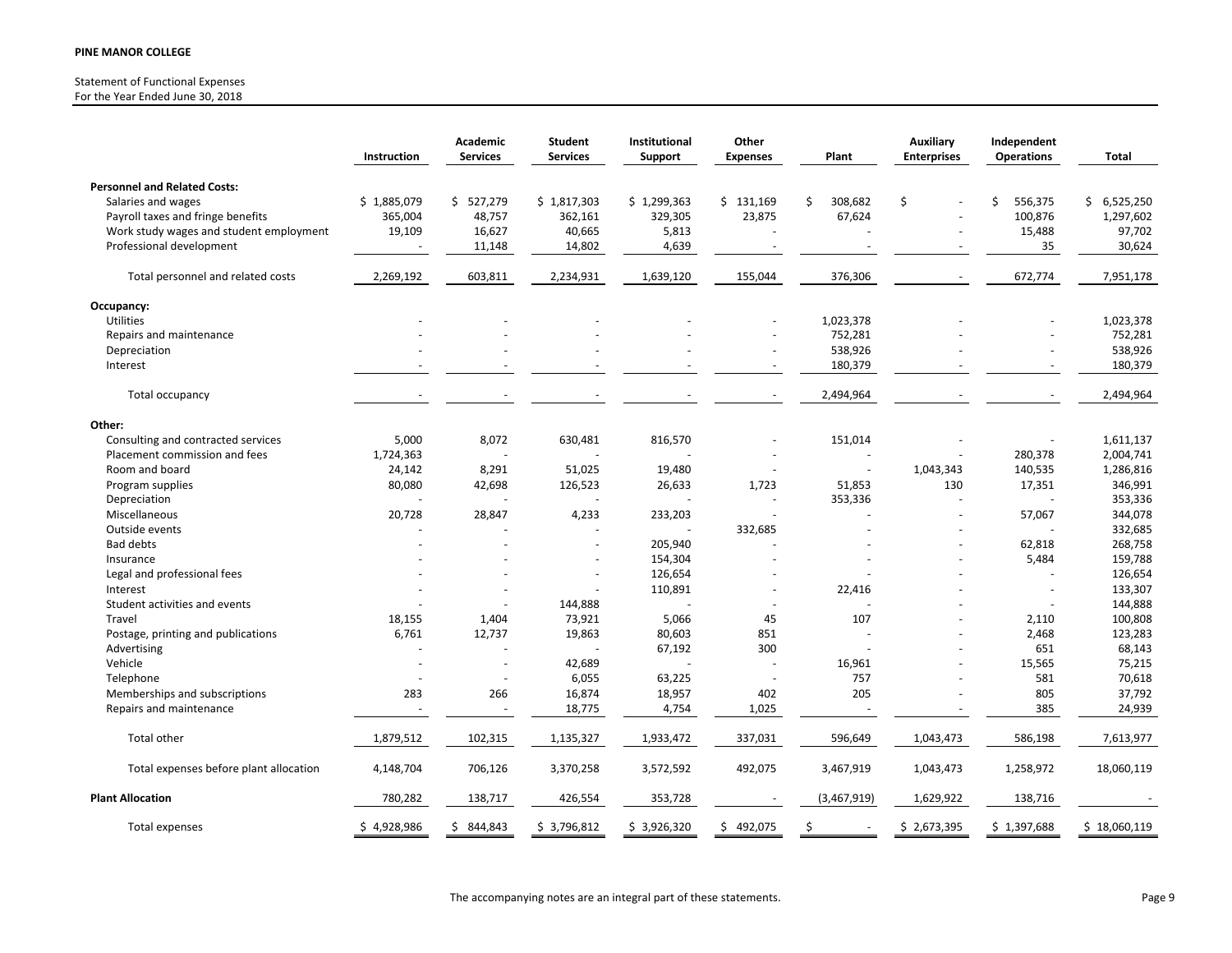## **1. OPERATIONS, NONPROFIT STATUS AND SIGNIFICANT ACCOUNTING POLICIES**

## **OPERATIONS AND NONPROFIT STATUS**

Pine Manor College (the College) is a Massachusetts nonprofit corporation established in 1911. The College is accredited by New England Commission of Higher Education (NECHE) and offers Bachelor of Arts degrees under a four-year program and Associates Degrees under a two-year program. The College is situated on approximately 50 acres in Chestnut Hill, Massachusetts, acquired in 1965. The College has historically operated as a women-only college but became a co-educational institution effective in 2013.

The College is exempt from Federal income taxes as an organization (not a private foundation) formed for charitable purposes under Section 501(c)(3) of the Internal Revenue Code (IRC). The College is also exempt from state income taxes. Donors may deduct contributions made to the College within IRC requirements.

#### **SIGNIFICANT ACCOUNTING POLICIES**

The College prepares its financial statements in accordance with generally accepted accounting standards and principles (U.S. GAAP) established by the Financial Accounting Standards Board (FASB). References to U.S. GAAP in these notes are to the FASB Accounting Standards Codification (ASC).

## **Cash and Cash Equivalents**

For the purpose of the statements of cash flows, management considers all highly liquid investments with an initial maturity of three months or less to be cash equivalents, excluding money market and cash accounts held in the investment portfolio (see Note 3).

Restricted cash at June 30, 2018, is an escrow account with a balance of \$65,447 that was required to be held in a separate account under the terms of a bond purchase agreement (see Notes 5 and 9). There were no such restricted balances at June 30, 2019.

## **Accounts Receivable and Allowance for Doubtful Accounts**

Accounts receivable are recorded at the invoiced amounts and do not bear interest. The allowance for doubtful accounts is management's best estimate of the amount of probable credit losses in accounts receivable. The allowance is based upon specific identification of probable losses and an estimate of additional losses based on historical experience. Account balances are charged off against the allowance when it is probable the receivables will not be recovered, and all reasonable collection efforts have been exhausted.

#### **Pledges Receivable**

Pledges receivable at June 30, 2019 and 2018, consist of uncollected contributions committed to the College. Pledges are recorded at their net present value when unconditionally committed (see Note 2). Any allowance for uncollectible pledges is recorded based on management's analysis of specific pledges and their estimate of amounts that may become uncollectible. Pledges are written off against the allowance when they are determined to be uncollectible. No allowance was deemed necessary as of June 30, 2019 or 2018.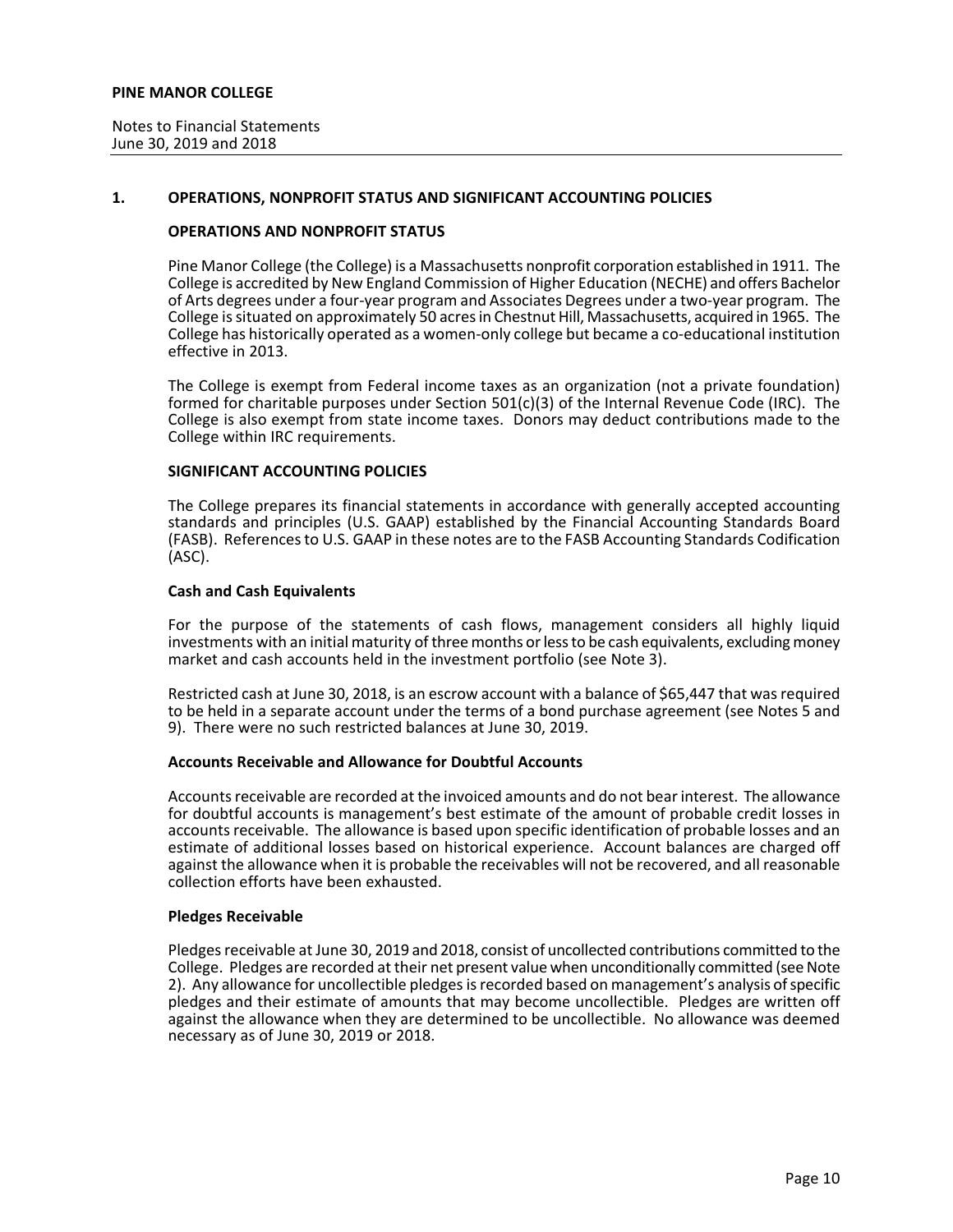## **1. OPERATIONS, NONPROFIT STATUS AND SIGNIFICANT ACCOUNTING POLICIES** (Continued)

## **SIGNIFICANT ACCOUNTING POLICIES** (Continued)

#### **Investments**

The College records its investments in marketable securities (see Note 3) at fair value (see page 12) using Level 1 inputs, which are based on quoted prices in active markets. The College maintains other investments in fixed income - corporate bonds and fixed income - government obligations also at fair value based on observable prices and factors for identical or similar assets which are Level 2 inputs.

Substantially all investments are components of the College's endowment (see Note 4). Accordingly, these investments have been classified as non-current assets in the accompanying statements of financial position regardless of maturity or liquidity of the individual securities held.

Interest, dividends and mutual fund distributions are recorded when earned. Gains and losses are recognized as incurred upon sale or based on fair value changes during the period.

## **Property and Equipment and Depreciation**

Purchased property and equipment over \$2,500 are recorded at cost (see Note 5). Donated property and equipment are recorded at fair value at the time of donation. Renewals and betterments are capitalized, while repairs and maintenance are expensed as incurred. Depreciation is computed using the straight-line method over the following estimated useful lives:

| <b>Buildings and improvements</b> | 15 - 40 vears |
|-----------------------------------|---------------|
| Land improvements                 | 15 - 40 years |
| Furniture and equipment           | 3 - 15 years  |
| <b>Vehicles</b>                   | 5 years       |

The College recognizes the fair value of a liability for legal obligations associated with asset retirements in the period in which the obligation is incurred, in accordance with the standards for *Accounting for Conditional Asset Retirement Obligation*, if a reasonable estimate of the fair value of the obligation can be made. The liability is accreted to its present value each period, and the capitalized cost associated with the retirement obligation is depreciated over the useful life of the related asset. Upon settlement of the obligation, any difference between the cost to settle the asset retirement obligation and the liability recorded is recognized as a gain or loss in the statement of activities.

Substantially all of the impact of the asset retirement obligation relates to estimated costs to remove asbestos that is contained within the College's facilities. Accretion costs associated with this project were \$3,886 and \$5,756 in fiscal years 2019 and 2018, respectively, which are included in repairs and maintenance in the accompanying statements of functional expenses. The College has accreted \$220,975 and \$211,333 of asset retirement obligations related to asbestos removal as of June 30, 2019 and 2018, respectively.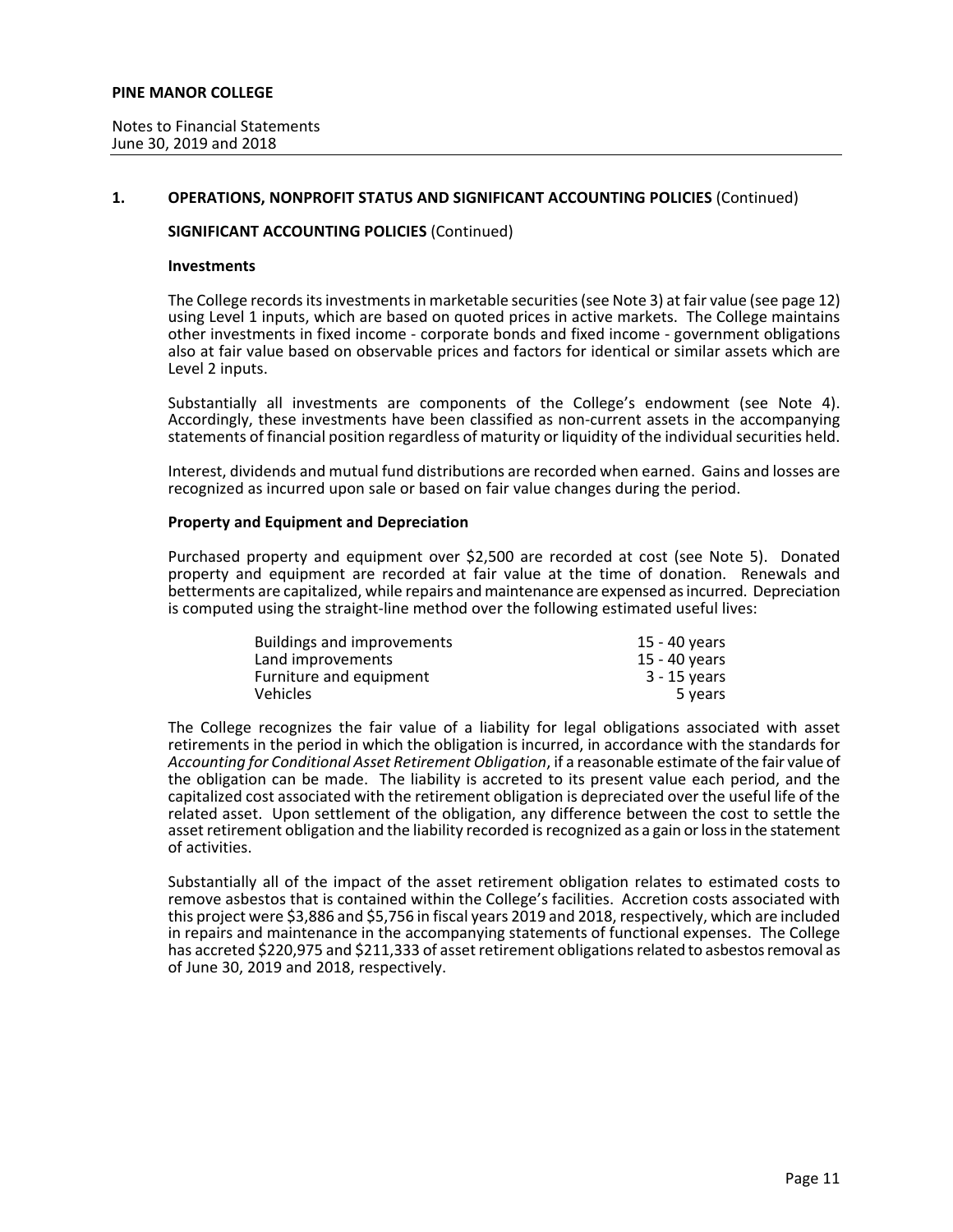## **1. OPERATIONS, NONPROFIT STATUS AND SIGNIFICANT ACCOUNTING POLICIES** (Continued)

## **SIGNIFICANT ACCOUNTING POLICIES** (Continued)

#### **Fair Value Measurements**

The College follows the accounting and disclosure standards pertaining to ASC Topic, *Fair Value Measurements*, for qualifying assets and liabilities. Fair value is defined as the price that the College would receive upon selling an asset or pay to settle a liability in an orderly transaction between market participants.

The College uses a framework for measuring fair value that includes a hierarchy that categorizes and prioritizes the sources used to measure and disclose fair value. This hierarchy is broken down into three levels based on inputs that market participants would use in valuing the financial instruments based on market data obtained from sources independent of the College. Inputs refer broadly to the assumptions that market participants would use in pricing the financial instrument, including assumptions about risk. Inputs may be observable or unobservable. Observable inputs are inputs that reflect the assumptions market participants would use in pricing the financial instrument developed based on market data obtained from sources independent of the reporting entity. Unobservable inputs are inputs that reflect the reporting entity's own assumptions about the assumptions market participants would use in pricing the asset developed based on the best information available. The three-tier hierarchy of inputs is summarized in the three broad levels as follows:

- Level 1 Inputs that reflect unadjusted quoted prices in active markets for identical assets at the measurement date.
- Level 2 Inputs other than quoted prices that are observable for the asset either directly or indirectly, including inputs in markets that are not considered to be active.
- Level 3 Inputs that are unobservable and which require significant judgment or estimation.

An asset or liability's level within the framework is based upon the lowest level of any input that is significant to the fair value measurement. Assets and liabilities subject to disclosures under this framework include investments (see page 11 and Note 3), split-interest liabilities (see Note 6), and interest rate swap agreements (see Notes 9 and 10).

#### **Net Assets**

#### *Net Assets Without Donor Restrictions*

Net assets without donor restrictions are those net resources that bear no external restrictions and are generally available for use by the College. The College has grouped its net assets without donor restrictions into the following categories:

**Operating net assets** represent net assets which are available for operations and bear no external restrictions.

**Property and equipment net assets**represent amounts expended and resources expended for property and equipment, net of related debt.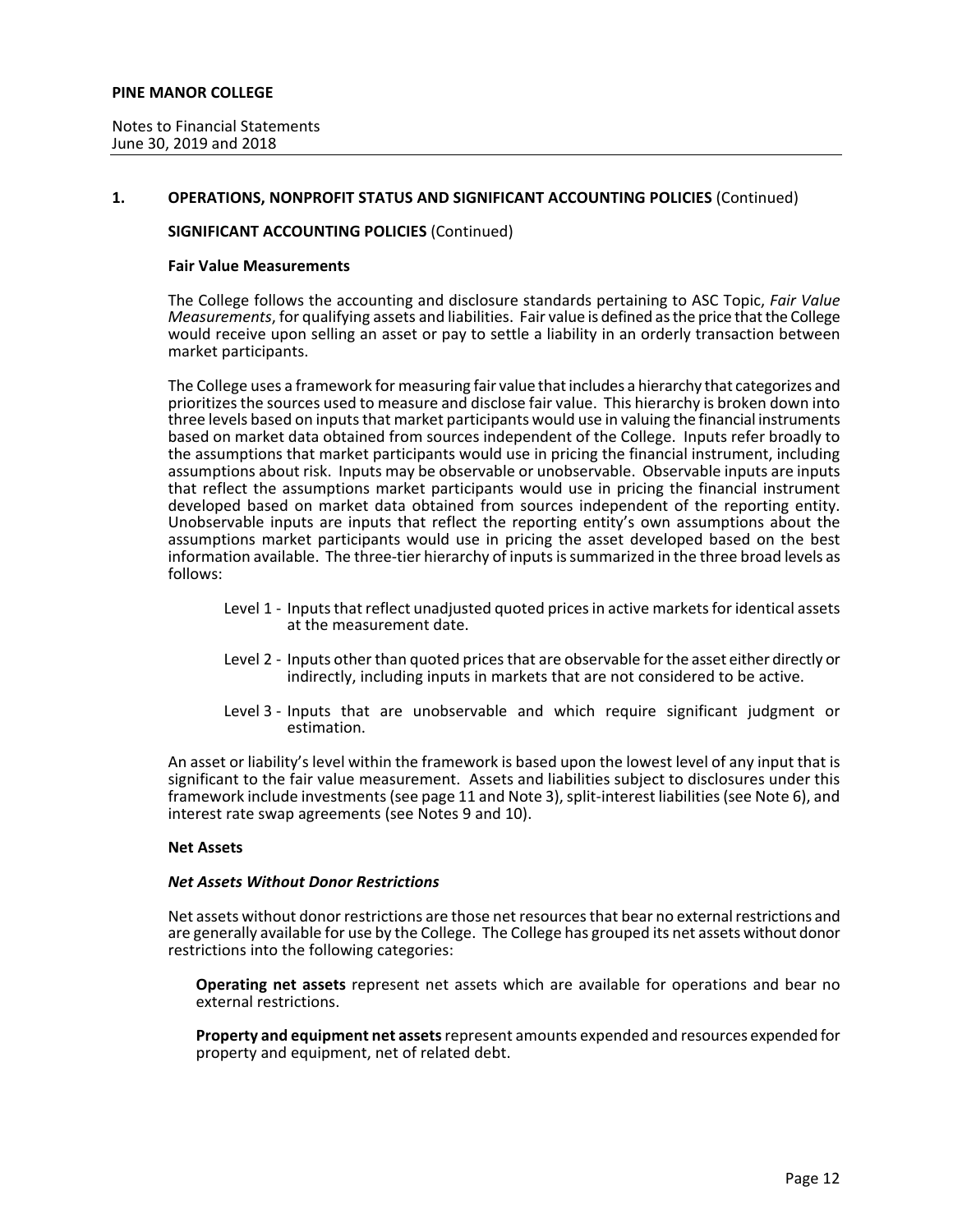## **1. OPERATIONS, NONPROFIT STATUS AND SIGNIFICANT ACCOUNTING POLICIES** (Continued)

**SIGNIFICANT ACCOUNTING POLICIES** (Continued)

**Net Assets** (Continued)

#### *Net Assets With Donor Restrictions*

Net assets with donor restrictions represent amounts received or committed with donor restrictions which have not yet been expended for their designated purposes(purpose restricted), amounts for unrestricted use in future periods (time restricted), or amounts received from donors with the stipulation that the principal will be held in perpetuity. In accordance with Massachusetts law, all earnings and appreciation of a donor-restricted endowment are restricted until appropriated by the Board of Trustees (see Note 4).

Net assets with donor restrictions consist of the following at June 30:

|                                                                                                                                                                                                                                                                                                                               | 2019                                        | 2018                                        |
|-------------------------------------------------------------------------------------------------------------------------------------------------------------------------------------------------------------------------------------------------------------------------------------------------------------------------------|---------------------------------------------|---------------------------------------------|
| Subject to expenditure for specified purpose:<br>Scholarships<br>Other operating expenses<br>Capital expenditures                                                                                                                                                                                                             | \$<br>94,484<br>602,530<br>4,992<br>702,006 | \$<br>60,049<br>703,036<br>4,992<br>768,077 |
| Subject to the passage of time:<br>Unrestricted promises to give that are unavailable<br>for expenditure until collected                                                                                                                                                                                                      | 475,000                                     | 200,000                                     |
| Subject to the College's endowment spending policy and<br>appropriation (see Note 4):<br>Investment in perpetuity (including amounts above the<br>original gift amounts of \$10,207,462 and \$10,204,962 as<br>of June 30, 2019 and 2018, respectively), which once<br>appropriated is expendable to support:<br>Scholarships | 3,526,241                                   | 3,513,818                                   |
| Educational programs and general use                                                                                                                                                                                                                                                                                          | 7,202,435<br>10,728,676                     | 7,163,304<br>10,677,122                     |
|                                                                                                                                                                                                                                                                                                                               | <u>11,905,682</u>                           | 11.645.199                                  |

Net assets were released from donor restrictions by incurring expenses satisfying the restricted purpose by occurrence of the passage of time or other events specified by the donors as follows for the years ended June 30, 2019 and 2018.

|                                                                                                              | 2019                         | 2018                         |
|--------------------------------------------------------------------------------------------------------------|------------------------------|------------------------------|
| Expiration of time restrictions:<br>Time restricted pledge payments<br>Satisfaction of purpose restrictions: | 200,000                      | 2,149                        |
| Scholarships<br>Other operating expenses<br><b>Total operating releases</b>                                  | 10,860<br>125,050<br>335,910 | 13,411<br>270,304<br>285,864 |
| Capital expenditures                                                                                         |                              | 38,314                       |
|                                                                                                              | 335,910                      | 324,178                      |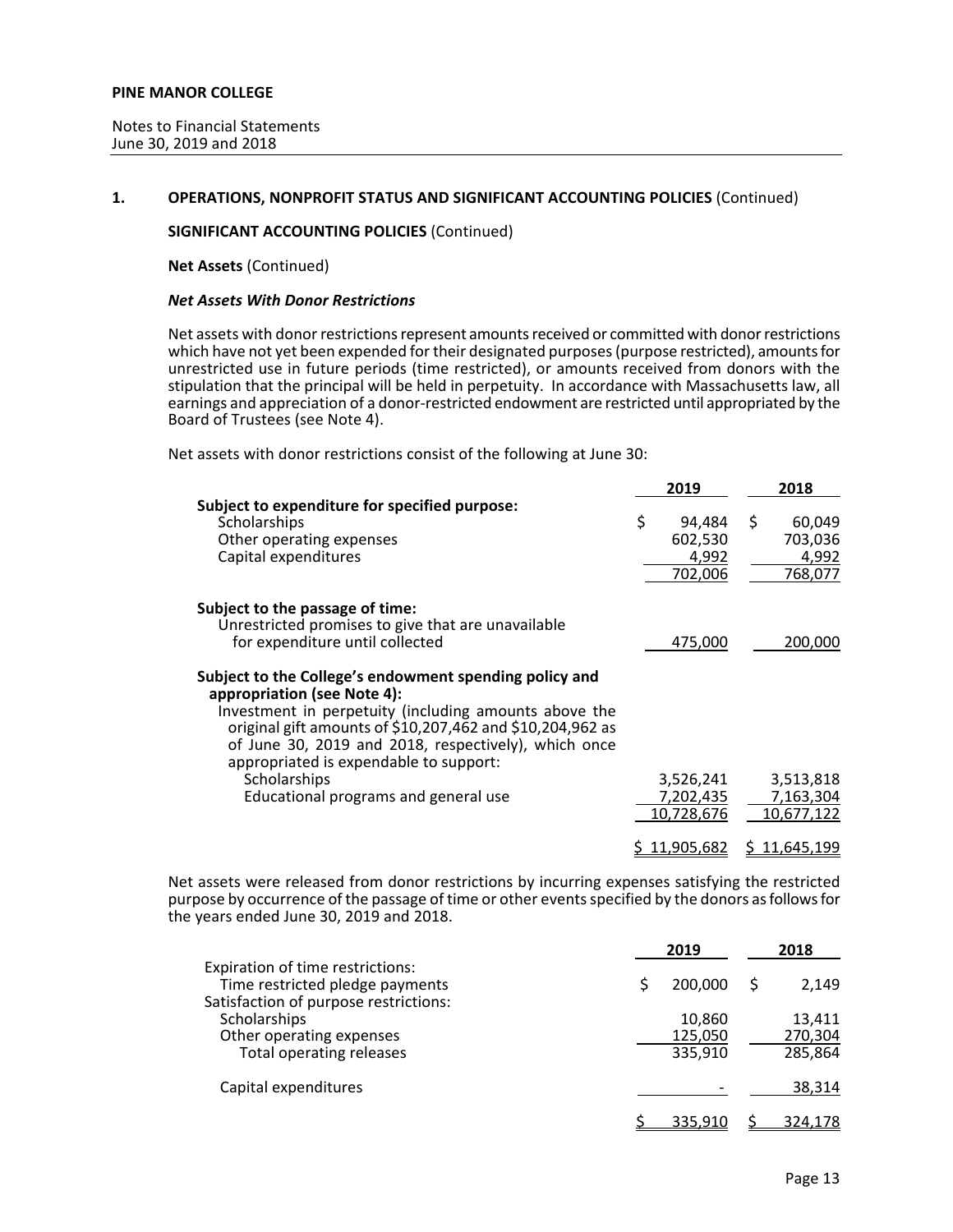## **1. OPERATIONS, NONPROFIT STATUS AND SIGNIFICANT ACCOUNTING POLICIES** (Continued)

## **SIGNIFICANT ACCOUNTING POLICIES** (Continued)

#### **Statements of Activities**

Transactions deemed by management to be ongoing, major, or central to the provision of program services are reported as operating revenue and operating expenses in the accompanying statements of activities. Peripheral or incidental transactions are reported as non-operating revenue (expenses). Non-operating revenue (expenses), includes activity related to investments, endowment, interest rate swap contracts, life insurance policies, and capital activities.

#### **Revenue Recognition**

Grants and contributions without donor restrictions are recorded as revenue when received or unconditionally pledged. Grants and contributions with donor restrictions are recorded as net assets with donor restrictions when received or unconditionally pledged. Transfers are made to net assets without donor restrictions as costs are incurred or time restrictions or program restrictions have lapsed. Donor restricted grants received and satisfied in the same period are included in net assets without donor restrictions.

Tuition and fees and sales and services of educational activities are recorded as services are provided. Fees and deposits received in advance of services provided are recorded as deferred tuition and fees (see Note 12). Tuition and fees are shown net of student aid expense, which is recorded at the time the aid is applied to the student account.

Federal and state student aid is recorded as services are provided. Auxiliary enterprises (room and board and book sales) are recognized when earned.

The College leases certain facilities, including dormitories, to other area colleges(see Note 11). The College also occasionally leases its facilities for outside events. Facility rental income is recognized for the rental period or when events occur and is included in rental income in the accompanying financial statements. All other revenues are recorded as earned on the accrual basis of accounting.

#### **Expense Allocation**

Expenses related directly to a program are distributed to that program, while other expenses are allocated to programs based upon management's estimate of the percentage attributable to each program.

The financial statements contain certain categories of expenses that are attributable to program and supporting functions. Therefore, these expenses require allocation on a reasonable basis that is consistently applied. The expenses that are allocated based on an estimate of time and level of effort include personnel and related costs. Occupancy and depreciation are allocated based on the square footage of facilities occupied.

#### **Advertising Costs**

The College expenses advertising costs as they are incurred.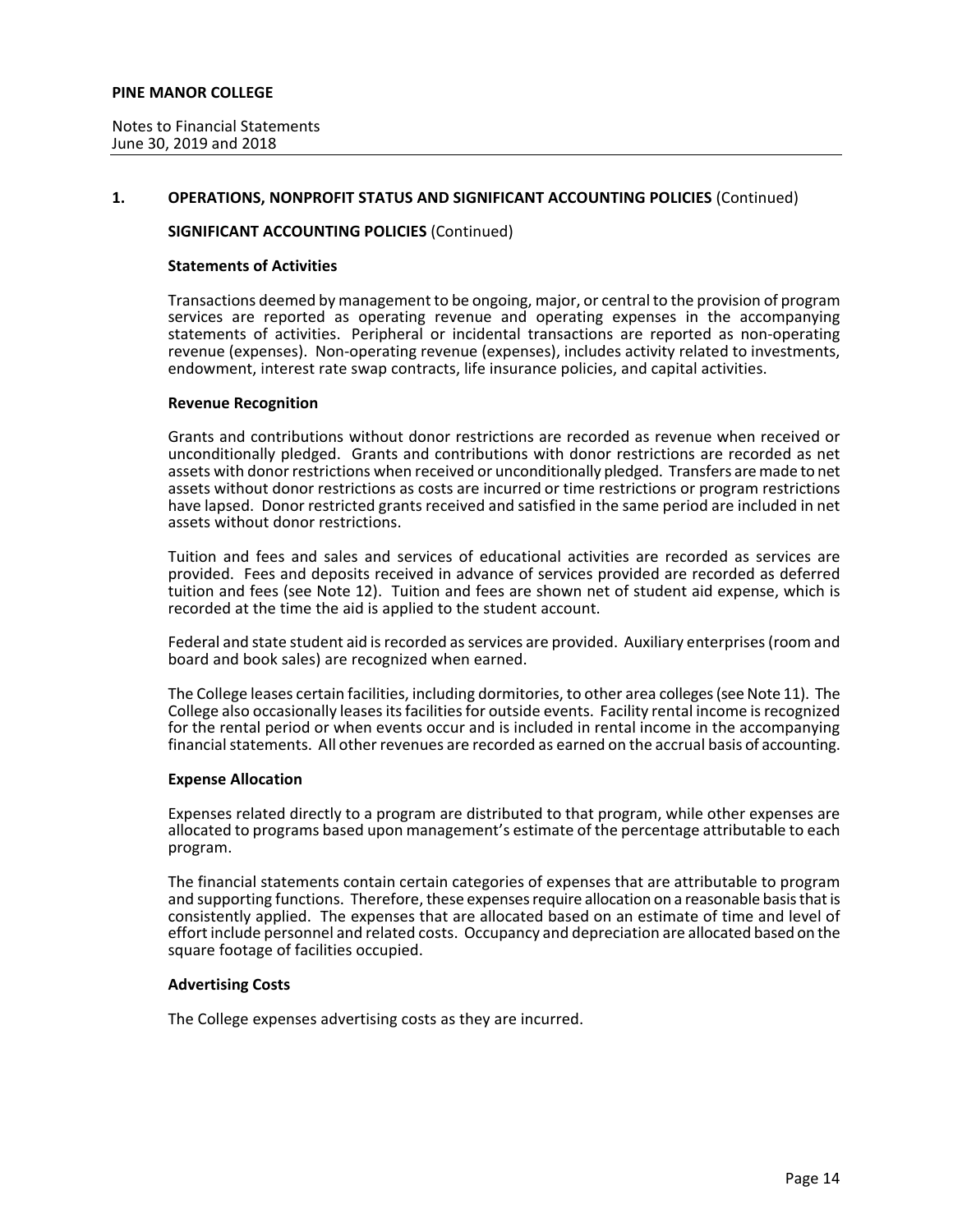## **1. OPERATIONS, NONPROFIT STATUS AND SIGNIFICANT ACCOUNTING POLICIES** (Continued)

## **SIGNIFICANT ACCOUNTING POLICIES** (Continued)

#### **Income Taxes**

The College accounts for uncertainty in income taxes in accordance with ASC Topic, *Income Taxes*. This standard clarifies the accounting for uncertainty in tax positions and prescribes a recognition threshold and measurement attribute for the financial statements regarding a tax position taken or expected to be taken in a tax return. The College has determined that there are no uncertain tax positions which qualify for either recognition or disclosure in the accompanying financial statements at June 30, 2019 and 2018. The College's information returns are subject to examination by the Federal and state jurisdictions.

## **Debt Issuance Costs**

Debt issuance costs are amortized as interest expense over the period the related obligation is outstanding using the straight line method, which approximates the effective interest method. The balance of unamortized debt issuance costs is netted against the balance of the related obligation (see Notes 9 and 10).

#### **Estimates**

The preparation of financial statements in accordance with U.S. GAAP requires management to make estimates and assumptions that affect the reported amounts of assets and liabilities and disclosure of contingent assets and liabilities at the date of the financial statements and the reported amounts of revenues and expenses during the reporting period. Actual results could differ from those estimates.

#### **Subsequent Events**

Subsequent events have been evaluated through November 27, 2019, which is the date the financial statements were available to be issued. There were no events that met the criteria for recognition or disclosure in the financial statements.

## **2. PLEDGES RECEIVABLE**

Pledges receivable at June 30, 2019 and 2018, are expected to be received as follows:

|                         | 2019      | 2018      |
|-------------------------|-----------|-----------|
| Less than one year      | 816,423   | \$185,000 |
| One to five years       | 286,667   | 180,000   |
|                         | 1,103,090 | 365,000   |
| Less - discount         | 7,395     | 9,398     |
|                         | 1,095,695 | 355,602   |
| Less - current portion  | 816.423   | 185,000   |
| Pledges receivable, net | 279.272   | 170,602   |

Pledges have been discounted using interest rates between 1.76% and 2.73% as of June 30, 2019 and 2018, respectively, as based on U.S. Treasury Notes in effect on the dates of the pledges.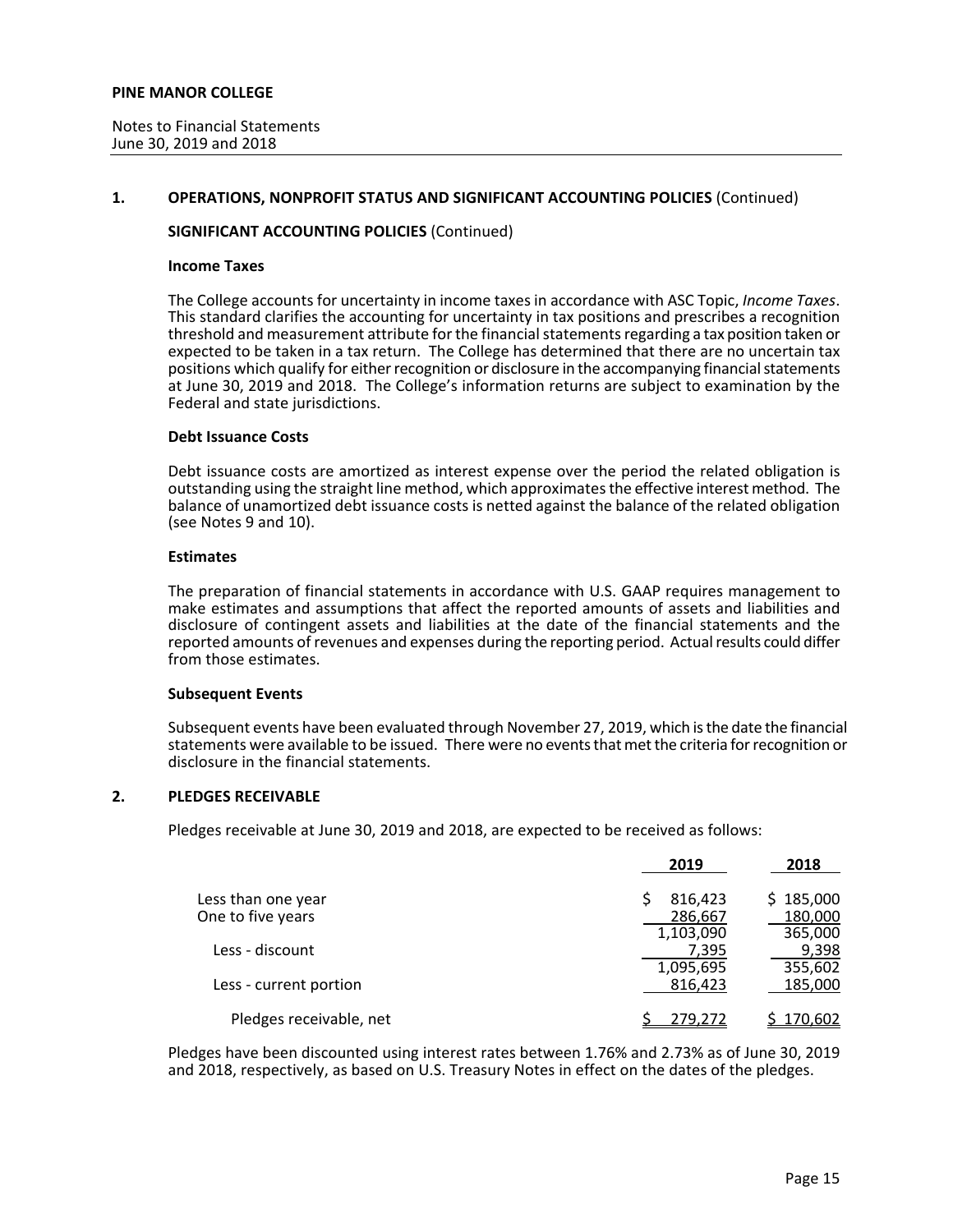# **3. INVESTMENTS**

The following tables present the College's investments by level within the fair valuation framework (see Note 1) as of June 30:

| 2019                   | Level 1     | Level 2            | Level 3 | Total              |
|------------------------|-------------|--------------------|---------|--------------------|
| Fixed income:          |             |                    |         |                    |
| Corporate bonds        | \$          | \$<br>877,550      | \$      | Ś.<br>877,550      |
| Government obligations |             | 1,869,937          |         | 1,869,937          |
| Mutual funds           | 1,174,729   |                    |         | 1,174,729          |
| Equities:              |             |                    |         |                    |
| Domestic markets       | 2,738,006   |                    |         | 2,738,006          |
| Mutual funds           | 2,235,847   |                    |         | 2,235,847          |
| Money market accounts  | 725,637     |                    |         | 725,637            |
|                        | \$6,874,219 | <u>\$2,747,487</u> |         | <u>\$9,621,706</u> |
| 2018                   | Level 1     | Level 2            | Level 3 | Total              |
| Fixed income:          |             |                    |         |                    |
| Corporate bonds        | \$          | \$<br>863,547      | \$      | \$<br>863,547      |
| Government obligations |             | 1,868,861          |         | 1,868,861          |
| Mutual funds           | 1,358,504   |                    |         | 1,358,504          |
| Equities:              |             |                    |         |                    |
| Domestic markets       | 2,763,229   |                    |         | 2,763,229          |
| Mutual funds           | 2,242,415   |                    |         | 2,242,415          |
| Money market accounts  | 511,234     |                    |         | 511,234            |
|                        | 6,875,382   | <u>\$2,732,408</u> | \$      | 9,607,790          |

The following schedule summarizes the investment return and its classification in the accompanying statements of activities at June 30:

| 2019      | 2018                            |
|-----------|---------------------------------|
| 269,639   | 342,463                         |
|           | 216,539                         |
| 234,387   | (59, 994)                       |
| (48, 993) | (50, 387)                       |
|           | 448,621                         |
|           | (727, 678)                      |
|           |                                 |
| 11.248    | (279.057)                       |
|           | 208,215<br>663,248<br>(652,000) |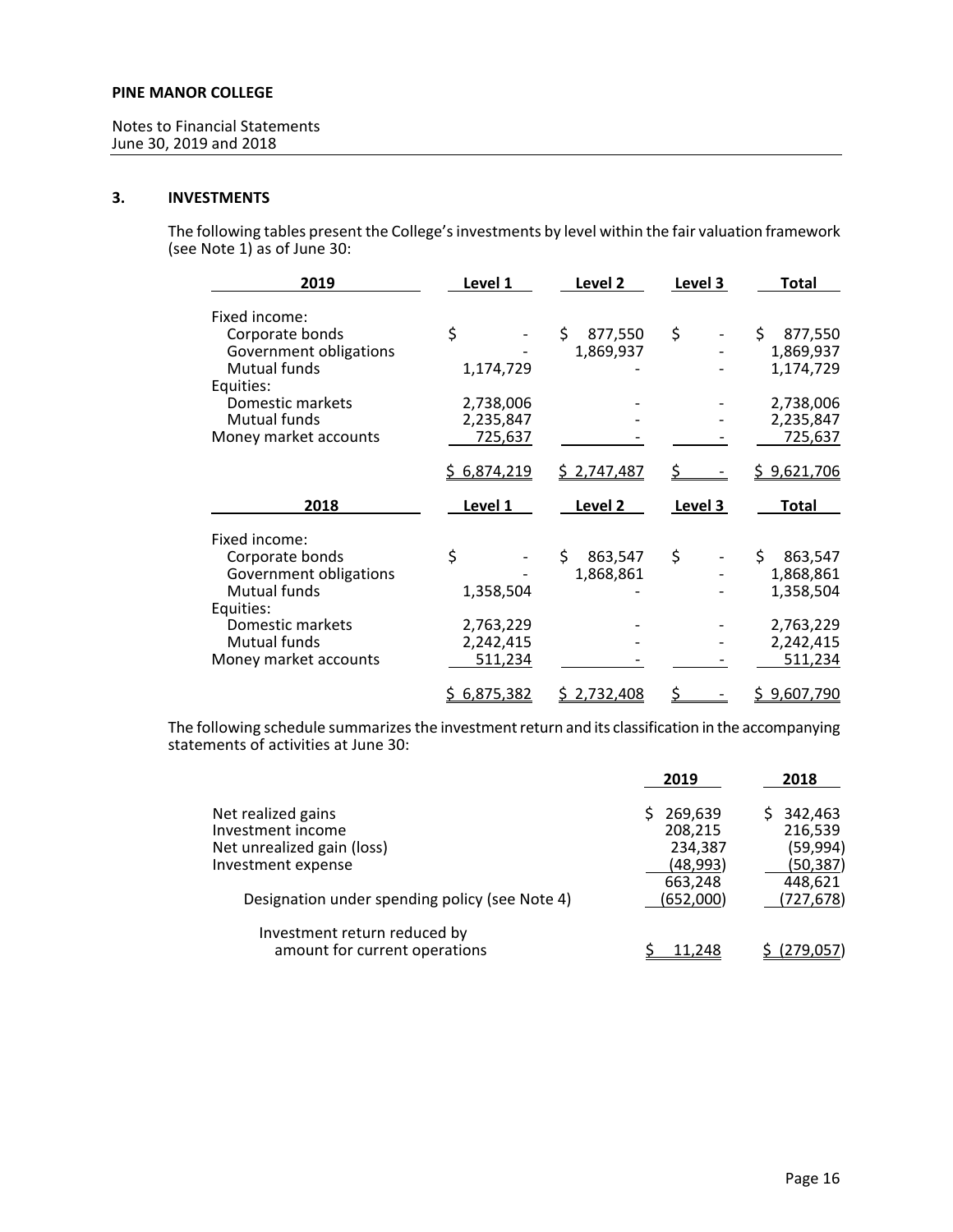Notes to Financial Statements June 30, 2019 and 2018

## **4. ENDOWMENT**

The College's endowment consists of approximately sixty-five individual funds established for a variety of purposes. As required by U.S. GAAP, net assets associated with endowment funds are classified and reported based on the existence or absence of donor-imposed restrictions. All of the College's endowment funds are included in net assets with donor restrictions.

The Board of Trustees of the College has interpreted the Uniform Prudent Management of Institutional Funds Act (UPMIFA) as requiring the preservation of the fair value of the original gift as of the gift date of the donor-restricted endowment funds absent explicit donor stipulations to the contrary. As a result of this interpretation, the College classifies as net assets with donor restrictions (a) the original value of gifts donated to the perpetual endowment, (b) the original value of subsequent gifts to the perpetual endowment, and (c) accumulations to the perpetual endowment made in accordance with the direction of the applicable donor gift instrument at the time the accumulation is added to the fund. In accordance with UPMIFA, the College considers the following factors in making a determination to appropriate or accumulate donor-restricted endowment funds: (1) the duration and preservation of the various funds, (2) the purposes of the donor-restricted endowment funds, (3) general economic conditions, (4) the possible effect of inflation and deflation, (5) the expected total return from income and the appreciation of investments, (6) other resources of the College, and (7) the College's investment policies.

## **Investment Return Objectives, Risk Parameters and Strategies**

Massachusetts state law allows the College to appropriate as much of the College's donor-restricted endowments as is prudent considering the College's long and short-term needs, present and anticipated financial requirements, expected total return on its investments, price level trends, and general economic conditions.

The College has an investment policy, which combined with the spending rate, attempts to provide a predictable stream of returns combined with asset protection. Endowment assets include those assets restricted by donors that the College must hold in perpetuity. Under the College's investment policy and spending rate, both approved by the Board of Trustees, the endowment assets are invested in a manner that is intended to produce an inflation-adjusted return in excess of the spending rate over a long period of time. Actual returns in any given year may vary.

To satisfy its long-term rate-of-return objectives, the College relies on a total return strategy in which investment returns are achieved through both capital appreciation (realized and unrealized) and current yield (interest and dividends). The Investment Committee, advised by a third party investment advisor, is responsible for selecting the investment managers of the College's portfolio. The Investment Committee's strategy is to include an array of strategies and investment managers for the portfolio in order to maximize risk adjusted returns.

## **Spending Policy**

The Board of Trustees has voted to allow for the use of a portion of total investment return for operations each year. Transfers to the operating net assets, in accordance with this policy, are reflected in the accompanying statements of activities as investment return designated for current operations (see Note 3). Effective beginning with fiscal year 2017, the spending draw is calculated as 4% of the five year average investment balance, with a discretionary 1% additional draw to be approved by the Board of Trustees annually. The fiscal year 2019 spending appropriation was computed at the 5% maximum and also includes a supplemental draw of \$198,741. The fiscal year 2018 spending appropriation includes a supplemental draw of \$210,000, which is in addition to the maximum allowable 5% spend allowed under the policy. The Board of Trustees appropriated \$652,000 and \$727,678 for operations during fiscal years 2019 and 2018, respectively (see Note 3).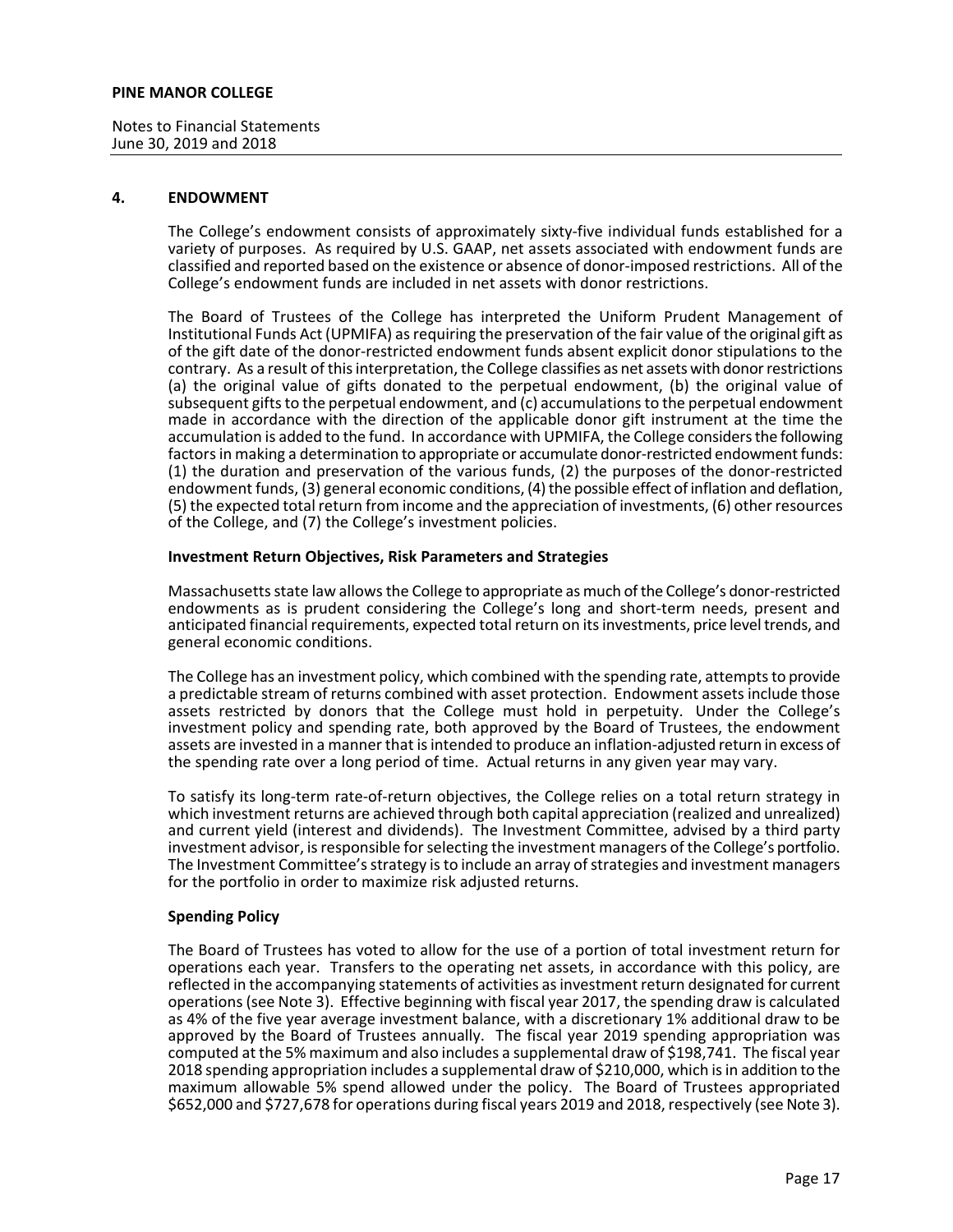Notes to Financial Statements June 30, 2019 and 2018

## **4. ENDOWMENT** (Continued)

## **Borrowing**

The Massachusetts Office of Attorney General, Division of Public Charities (DPC), and the College's Board of Trustees had previously authorized the College to borrow \$2,132,218 from the endowment. Repayment terms for the endowment borrowing were determined in an agreement with the DPC. Monthly principal payments of \$17,768, plus interest of 3.25%, are due through June 30, 2024. The College paid \$37,824 and \$44,754 in interest to the endowment during the years ended June 30, 2019 and 2018, respectively. The outstanding principal balance of the endowment borrowing was  $$1,064,994$  and  $$1,279,331$  as of June 30, 2019 and 2018, respectively, and is included in due from (to) funds in the accompanying statements of financial position as follows at June 30:

|                              | 2019                    | 2018                  |
|------------------------------|-------------------------|-----------------------|
| Endowment borrowing<br>Other | \$1,064,994<br>(12,090) | \$1,279,331<br>90,004 |
|                              | <u>\$1,052,904</u>      | \$1,369,335           |

## **Endowment Activity**

At June 30, 2019, endowment funds with original gift values of \$10,207,462 and fair values of \$10,728,676 (see Note 1) were reported in net assets with donor restrictions. At June 30, 2018, endowment funds with original gift values of \$10,204,962 and fair values of \$10,677,122 were reported in net assets with donor restrictions.

Changes in endowment net assets as of June 30 are as follows:

|                                                                                                                            | 2019                         | 2018                         |
|----------------------------------------------------------------------------------------------------------------------------|------------------------------|------------------------------|
| Endowment net assets, beginning of year                                                                                    | \$10,677,122                 | \$10,907,924                 |
| Total investment return (see Note 3)                                                                                       | 663,248                      | 448,621                      |
| Endowment contributions and other<br>Interest on endowment borrowing<br>Less - investment return designated for operations | 2,482<br>37,824<br>(652,000) | 3,501<br>44,754<br>(727,678) |
| Net change in endowment                                                                                                    | 51,554                       | (230,802)                    |
| Endowment net assets, end of year                                                                                          | 10,728,676                   | 10,677,122                   |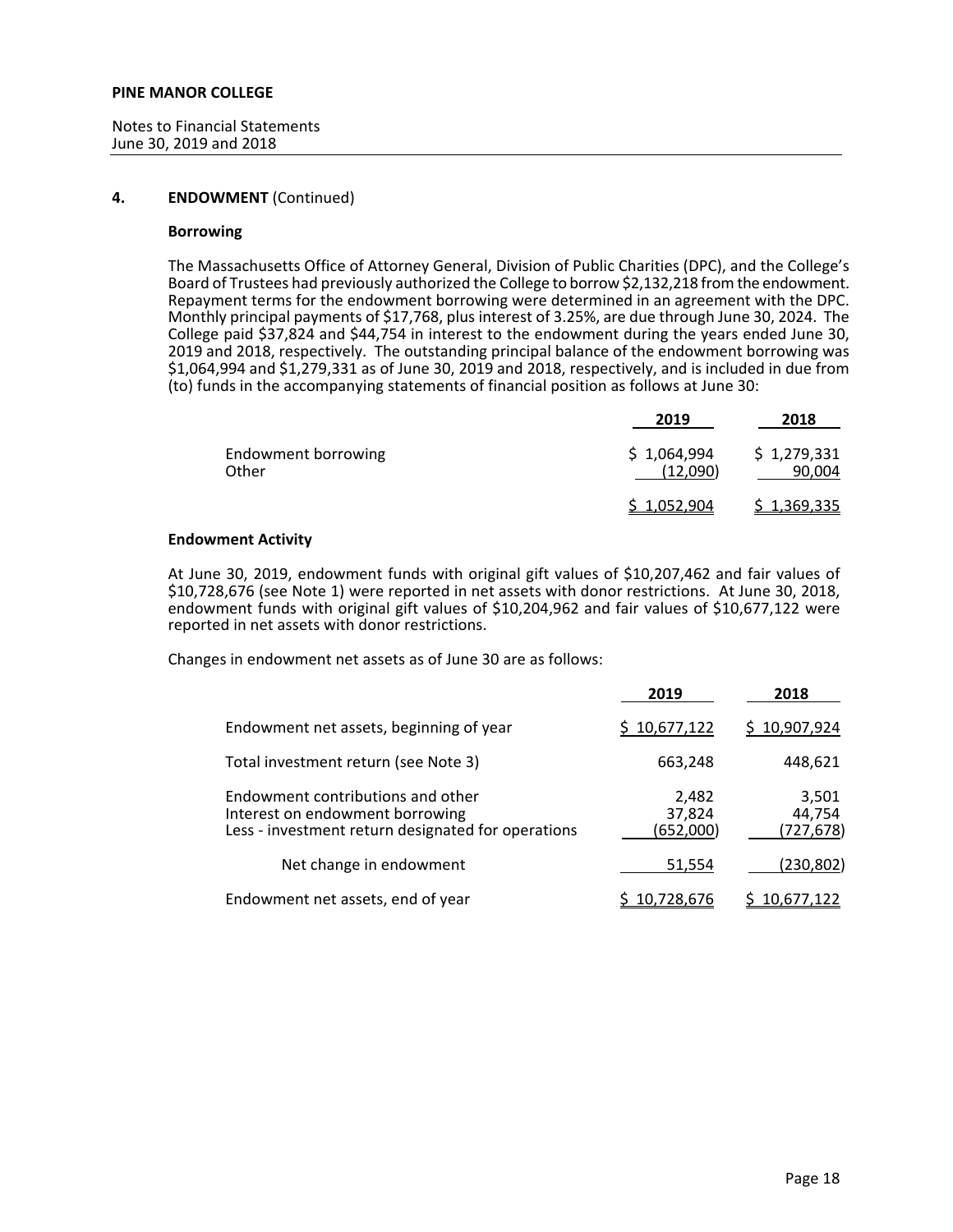## **5. PROPERTY AND EQUIPMENT**

Property and equipment consist of the following as of June 30:

|                                                 | 2019         | 2018         |
|-------------------------------------------------|--------------|--------------|
| <b>Buildings and improvements</b>               | \$29,914,759 | \$28,543,136 |
| Furniture and equipment                         | 11,130,211   | 10,995,860   |
| Land and land improvements                      | 3,142,917    | 3,142,917    |
| Vehicles                                        | 461.422      | 461,422      |
|                                                 | 44,649,309   | 43,143,335   |
| Less - accumulated depreciation                 | 30.059.325   | 29,224,446   |
| Net property and equipment placed<br>in service | 14.589.984   | 13.918.889   |
|                                                 |              |              |
| Construction in process                         | 9,093        | 1,118,783    |
| Property and equipment, net                     | 14.599.077   | 15.037.672   |

Depreciation expense for the years ended June 30, 2019 and 2018, was \$834,879 and \$892,262, respectively. At June 30, 2019 and 2018, construction in process consists of building improvements and other projects that are not yet in service.

#### **Land Sales**

The College sold five acres of land during 2013. The College was required under an escrow agreement with the holder of the College's bond financing (see Note 9) to deposit the sale proceeds into an escrow account. Remaining amounts in the escrow are released as the College completes certain capital improvement projects. As of June 30, 2018, the escrow balance was \$65,447. There was no required escrow amount as of June 30, 2019.

## **6. SPLIT-INTEREST AGREEMENTS**

The College is the beneficiary of various split-interest planned giving arrangements. These gifts are classified within the following categories:

**Gift annuity funds** - A donor transfers assets to the College in return for a promise by the College to pay a specific annuity to a designated beneficiary for their lifetime. Under this arrangement, the transferred assets are maintained in a restricted account and the obligation to make annuity payments is guaranteed by all assets of the College. Upon the beneficiary's death, the annuity payment obligation ceases and the transferred assets are released from restriction.

**Pooled income funds** - Donors invest in a pooled investment fund. The income generated is paid to designated beneficiaries over their lifetimes. Upon the beneficiaries' deaths, the value of the donors' units in the fund is transferred to the net assets without donor restrictions of the College, unless a donor has designated funds as restricted.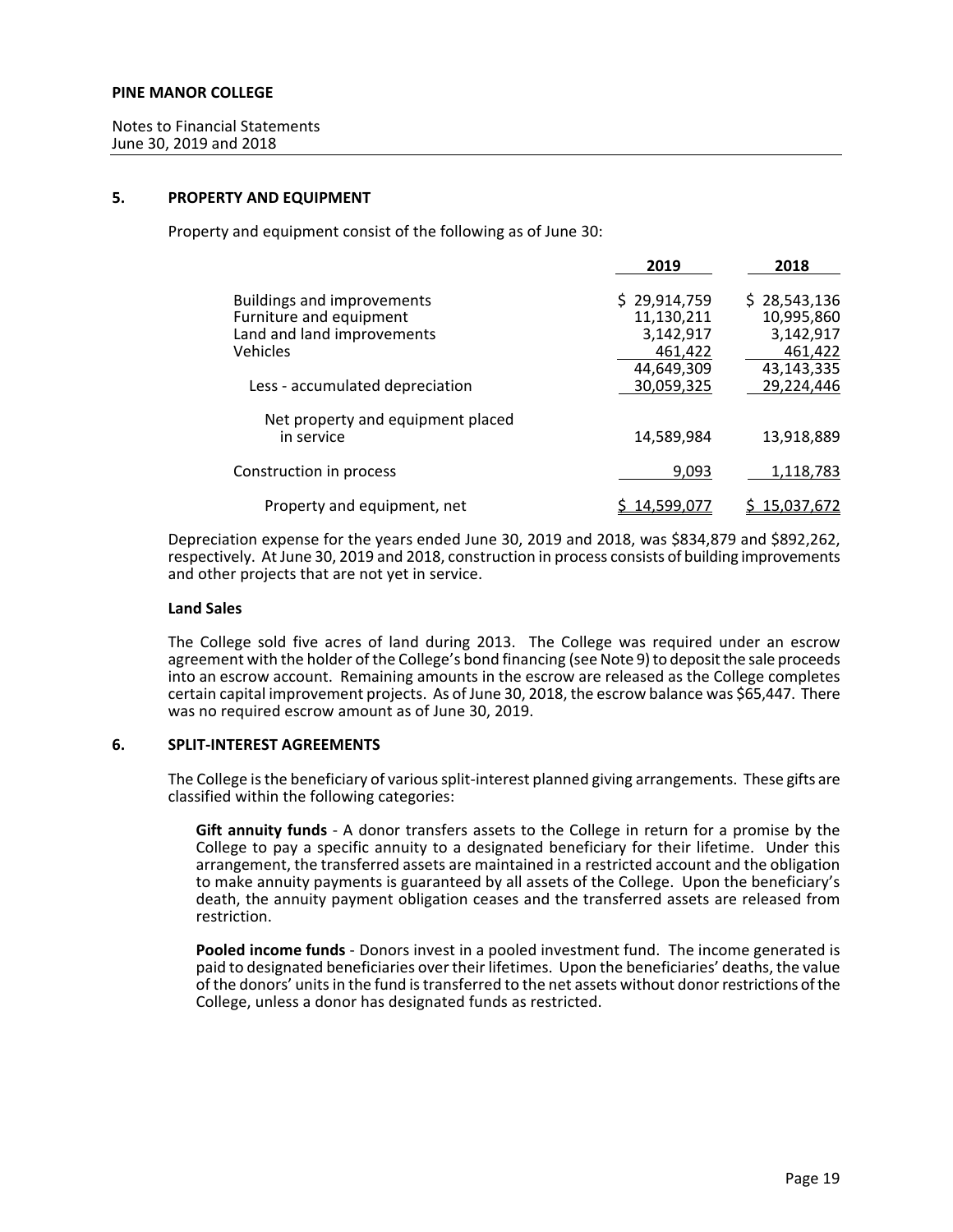## **6. SPLIT-INTEREST AGREEMENTS** (Continued)

The investments under these arrangements are maintained in separate investment portfolios from the investments of the College and consist of the following at June 30:

|                                           | 2019             | 2018             |
|-------------------------------------------|------------------|------------------|
| Gift annuity funds<br>Pooled income funds | \$258,219<br>772 | \$253,195<br>397 |
|                                           | \$258,991        | \$253,592        |

The value of the investments related to split-interest agreements was determined using Level 1 inputs as contemplated under the fair value measurement hierarchy (see Note 1).

The fair value of the annuity payment liability under gift annuity arrangements is presented in the accompanying statements of financial position as annuity payment obligation and totaled \$46,266 and \$49,151 at June 30, 2019 and 2018, respectively. The changes in split interest agreements were as follows for the fiscal years ended June 30:

|                             | 2019               | 2018                 |
|-----------------------------|--------------------|----------------------|
| <b>Beginning Balance</b>    | \$49,151           | \$62,811             |
| Payments<br>Change in value | (10, 363)<br>7.478 | (7, 433)<br>(6, 227) |
| <b>Ending Balance</b>       | 46,266             | 49,151               |

The value of the liability was determined using Level 3 inputs (donor life expectancy and present value factors) as contemplated under the fair value measurement hierarchy.

Contributions received under pooled income arrangements are generally recorded at discounted values as increases in net assets with restrictions.

# **7. CASH SURRENDER VALUE OF LIFE INSURANCE**

The College was the beneficiary of two insurance policies on the lives of an alumna and her husband, with death benefits aggregating approximately \$5.4 million and cash surrender values aggregating \$1,030,616 as of June 30, 2018. The College had elected to borrow against the cash surrender value of these policies for operating cash flow purposes. Total borrowings at June 30, 2018, were \$450,000. Borrowings were repayable to the policies with interest at rates of 3.25% and 5%. During fiscal year 2019, the College sold the two insurance policies for proceeds totaling \$1,534,500. The College realized a gain on sale of the policies of \$896,933 net of transaction costs.

#### **8. NOTE PAYABLE TO A BANK**

The College has a revolving line of credit agreement with a bank that provides for borrowing up to \$500,000 that expires in March 31, 2020. Effective in May 2019, the line of credit was temporarily increased to allow for borrowings up to \$2,800,000, subject to certain terms and conditions, through October 11, 2019, at which time it was reduced to \$800,000 through the expiration date. Interest is payable monthly at the bank's base lending rate (5.50% and 5.00% at June 30, 2019 and 2018, respectively), plus 1.5%, with a minimum rate of 4.75%. The line of credit requires an annual thirty-day clean-up of principal borrowings. The line of credit is secured by a first mortgage on four residential lots adjacent to the College's main campus, a second mortgage on the main campus (see Note 5) and an assignment of a lease of certain College facilities (see Note 11).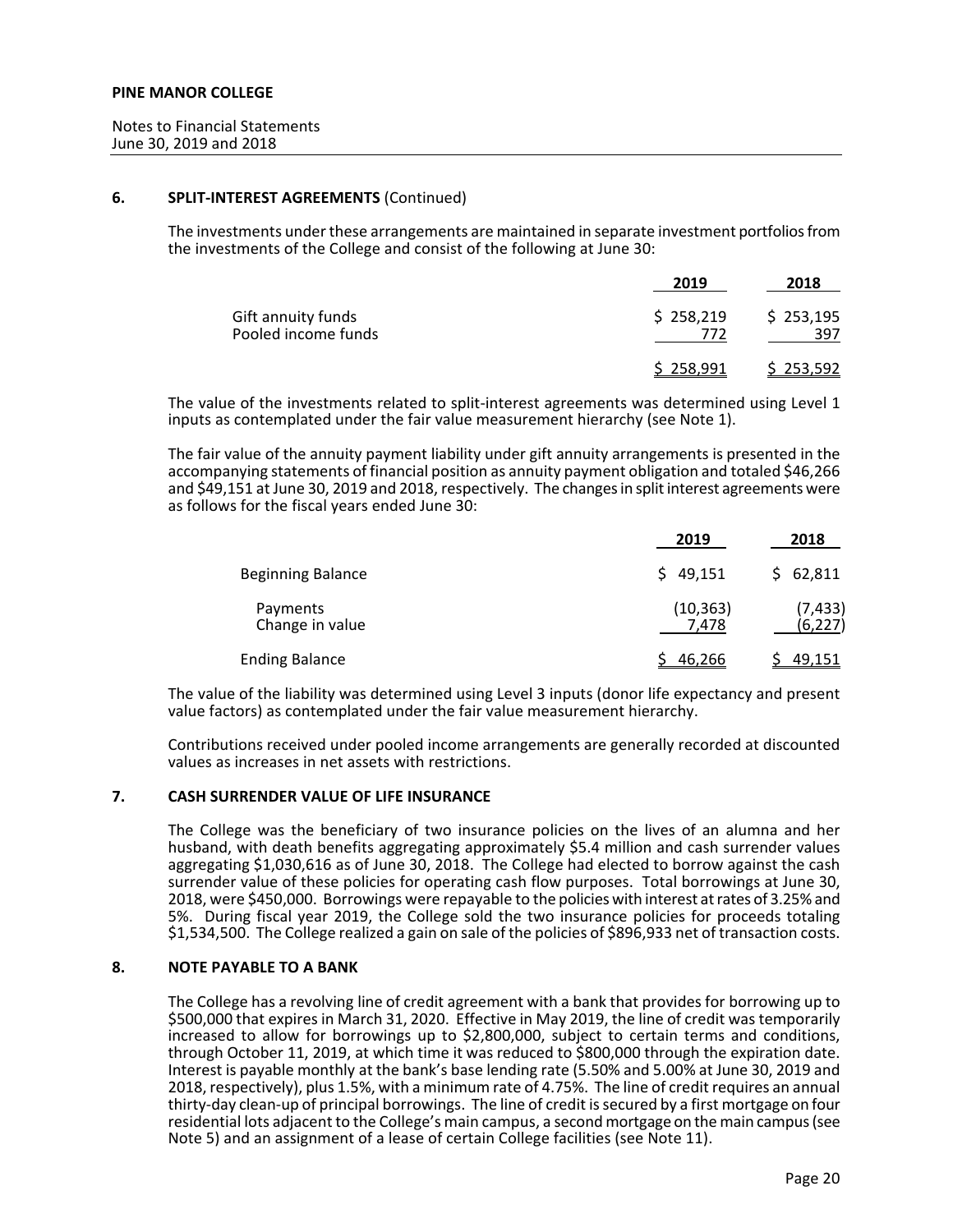Notes to Financial Statements June 30, 2019 and 2018

## **8. NOTE PAYABLE TO A BANK** (Continued)

The line of credit is cross-collateralized with a term loan (see Note 10) and is subject to the same covenant compliance requirements on those obligations. There was \$500,000 of outstanding borrowings at June 30, 2018, and no outstanding balance at June 30, 2019. The College must comply with certain financial and non-financial covenants, as defined in the continuing covenants agreement. The College was in compliance with these covenants as of June 30, 2019 and 2018.

## **9. BOND PAYABLE**

In July 2008, the College entered into a tax-exempt bond financing agreement in the amount of \$7,500,000 issued by the Massachusetts Development Finance Agency (MDFA), secured by a first mortgage on the College's main campus, to finance the construction of new athletic fields, general capital improvements to facilities and grounds, equipment to improve the College's energy utilization, acquisition of furnishings, fixtures and equipment, and the repayment of substantially all of the College's pre-existing fixed debt. The bond obligation matures in July 2033. The interest rate is equal to the product of 0.7 times the sum of the London Interbank Offered Rate (LIBOR) (0.45% as of June 30, 2019 and 2018), plus 300 basis points. The bond is secured by all business assets of the College.

The College must comply with certain financial and non-financial covenants, including debt service ratios, as defined in the continuing covenants agreement. The College was in compliance with these covenants as of June 30, 2019 and 2018.

The outstanding balance under the bond payable is as follows as of June 30:

|                                                                                        | 2019                                   | 2018                                    |
|----------------------------------------------------------------------------------------|----------------------------------------|-----------------------------------------|
| Total bond payable<br>Less - current portion<br>Less - unamortized debt issuance costs | \$5,218,691<br>(271, 384)<br>(279.743) | \$5,478,387<br>(259, 697)<br>(299, 493) |
|                                                                                        | <u>4,667,</u> 564                      | 4.919.197                               |

Future maturities of the principal of the bond for the next five years are as follows:

| 2020 | \$271,384 |
|------|-----------|
| 2021 | \$283,597 |
| 2022 | \$296,359 |
| 2023 | \$309,726 |
| 2024 | \$323,369 |

#### **Debt Issuance Costs and Amortization**

Debt issuance costs consist of closing costs and other fees related to the issuance of the bond payable. These costs are amortized over the duration of each obligation. Debt issuance costs consist of the following as of June 30:

|                                                        | 2019                 | 2018                 |
|--------------------------------------------------------|----------------------|----------------------|
| Debt issuance costs<br>Less - accumulated amortization | \$452,615<br>172.872 | \$452,615<br>153.122 |
| Unamortized debt issuance costs                        | S 279.743            | S 299.493            |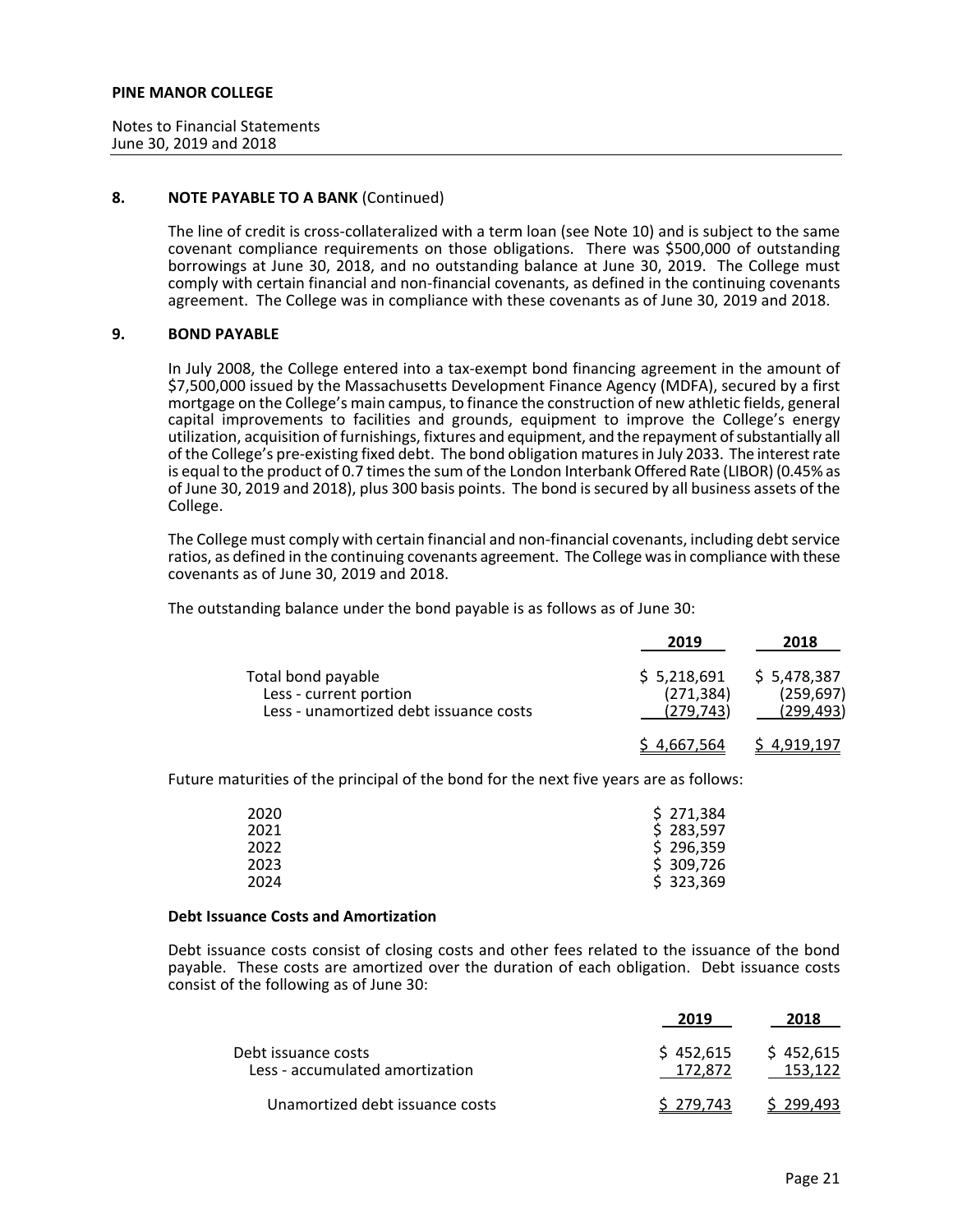Notes to Financial Statements June 30, 2019 and 2018

#### **9. BOND PAYABLE** (Continued)

## **Debt Issuance Costs and Amortization** (Continued)

Interest expense related to the amortization of debt issuance costs was \$19,750 and \$19,916 for the years ended June 30, 2019 and 2018, respectively, and is included in interest expense in the accompanying statements of functional expenses. Amortization expense through the maturity of the bond will be approximately \$19,700 per year.

## **10. NOTES PAYABLE**

#### **Term Loan**

The College has a term loan in the original amount of \$3,500,000 with the same bank that holds the bond payable (see Note 9) and issued the line of credit (see Note 8) to refinance a pre-existing line of credit. This loan is set to mature March 2026. Interest is payable monthly at the LIBOR Advantage Rate, plus a 3.5% spread. Principal is due in monthly installments of \$14,798 through March 15, 2026. Prepayment is permitted at any time, but will be subject to certain penalties as described in the loan agreement. This note is cross-collateralized with the same assets securing borrowings on the line of credit (see Note 8). The balance was \$1,202,030 and \$1,379,611 as of June 30, 2019 and 2018, respectively.

The College must comply with certain financial covenants, including debt service ratios, as defined in the note payable agreement and certain non-financial covenants. The College was in compliance with these covenants as of June 30, 2019.

To hedge against potential interest rate exposure under the floating rate note, the College entered into an interest rate swap agreement with the following terms, which effectively fixed interest rates on the outstanding principal balance of the note. The swap contract had an initial notional amount of \$3,500,000, which declines on a schedule based upon the note's expected amortization. The notional amount was \$1,202,030 and \$1,379,611 at June 30, 2019 and 2018, respectively.

Other significant terms of the swap contract included:

| Fixed Rate Assumed by the College               | 5.22%                         |
|-------------------------------------------------|-------------------------------|
| Basis for Variable Rate Assumed by Counterparty | $LIBOR + 3.5\%$ spread        |
| <b>Effective Date</b>                           | March 15, 2016                |
| <b>Termination Date</b>                         | March 15, 2026                |
| Counterparty                                    | <b>Rockland Trust Company</b> |

The swap contract is reported at fair value in the accompanying statements of financial position. Fair value is derived using Level 3 inputs (see Note 1), including prevailing credit spreads, market liquidity, assumed transaction and hedging costs, and other factors.

Gain or loss on the value of the swap contract is recorded as part of the changes in net assets without donor restrictions. For the years ended June 30, 2019 and 2018, the College recorded an unrealized gain (loss) of \$(16,768) and \$7,196, respectively, on the swap contract, which are included in net unrealized gain (loss) on carrying value of interest rate swap contracts in the accompanying statements of activities. The swap contract was in a gain position of \$926 and \$17,694 at June 30, 2019 and 2018, respectively.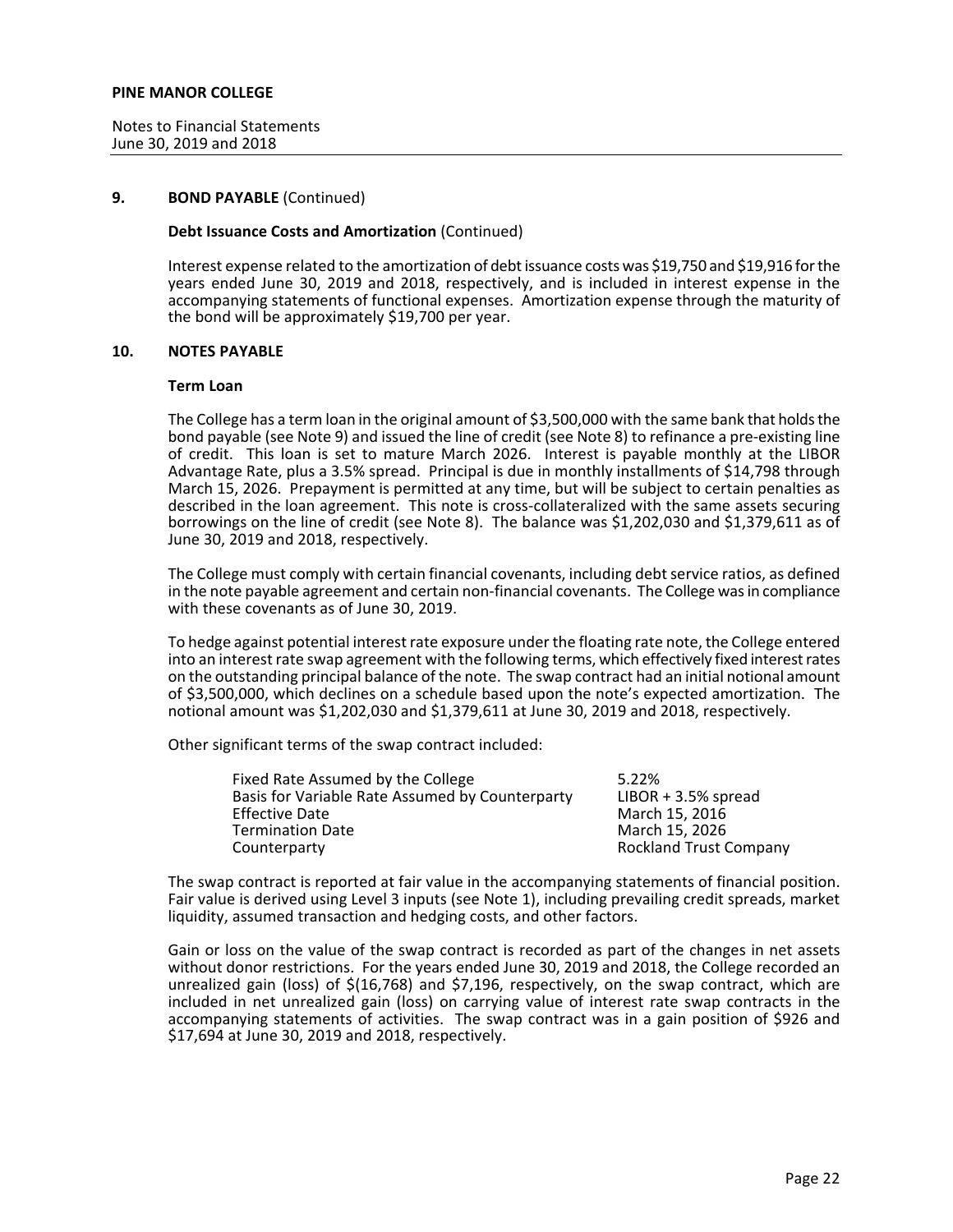Notes to Financial Statements June 30, 2019 and 2018

## **10. NOTES PAYABLE** (Continued)

#### **Construction Loan**

The College has a construction loan for a maximum of \$700,000 from the same bank that issued the line of credit (see Note 8) and \$3,500,000 term loan (see page 22). The proceeds of the loan were used to support the renovation of existing buildings for dormitory space. This loan is set to mature March 2026. Interest is payable monthly at the LIBOR Advantage Rate, plus a 3.5% spread. Principal is due in monthly installments of \$5,210 through March 15, 2026. Prepayment is permitted at any time, but will be subject to certain penalties as described in the loan agreement. This note is cross-collateralized with the same assets securing borrowings on the line of credit and the term loan. As of June 30, 2019 and 2018, the outstanding principal balance was \$423,157 and \$485,671, respectively.

In connection with the construction loan (see above), the College traded an existing rate swap agreement for a new agreement at the initial notional amount of \$626,329. The notional amount was \$423,157 and \$485,671 at June 30, 2019 and 2018, respectively.

Other significant terms of the swap contract include:

| Fixed Rate Assumed by the College               | 5.22%                         |
|-------------------------------------------------|-------------------------------|
| Basis for Variable Rate Assumed by Counterparty | <b>LIBOR</b>                  |
| <b>Effective Date</b>                           | March 15, 2016                |
| <b>Termination Date</b>                         | March 15, 2026                |
| Counterparty                                    | <b>Rockland Trust Company</b> |

The swap contract is reported at fair value in the accompanying statements of financial position as of June 30, 2019 and 2018. Fair value is derived using Level 3 inputs (see Note 1), including prevailing credit spreads, market liquidity, assumed transaction and hedging costs, and other factors.

Gain or loss in the value of the swap contract is recorded as part of the changes in net assets without donor restrictions. For the years ended June 30, 2019 and 2018, the College recorded an unrealized gain (loss) of  $\frac{2}{47,631}$  and  $\frac{2}{46,565}$ , respectively, on the swap contract, which is included in net unrealized gain (loss) on carrying value of interest rate swap contracts in the accompanying statements of activities. The swap contract was in a gain position of \$2,630 and \$50,261 at June 30, 2019 and 2018, respectively.

## **Computer and Equipment Loans**

The College has several computer and equipment loans. These loans bear interest at rates of 3.00% through 7.06% and have monthly principal payments of \$667 through \$16,228. The individual loans require payments expiring through April 30, 2021. The balance of the computers and equipment loans was \$49,626 and \$81,136 at June 30, 2019 and 2018, respectively.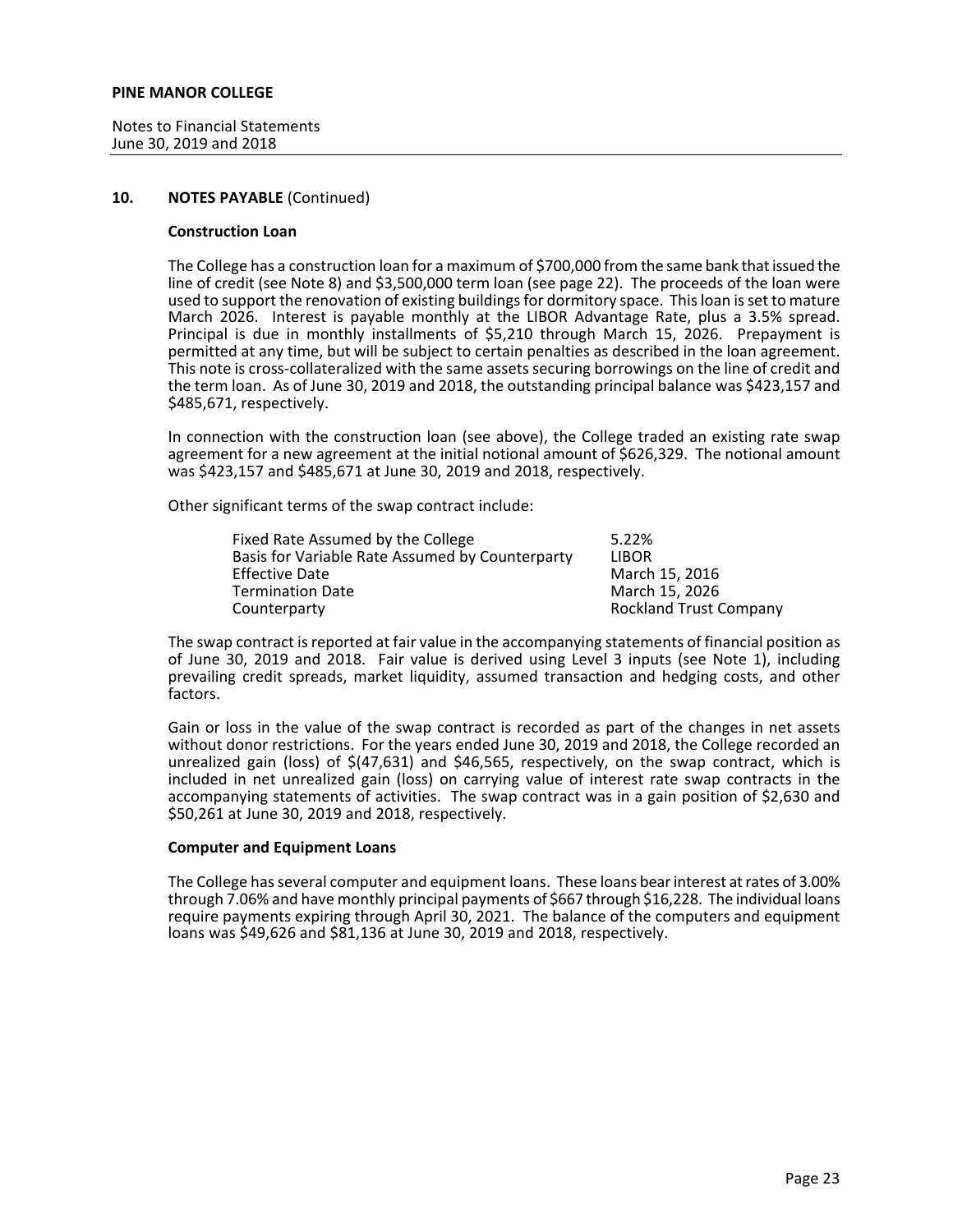## **10. NOTES PAYABLE** (Continued)

## **Maturity**

Total notes payable were as follows as of June 30:

|                                                    | 2019        | 2018        |
|----------------------------------------------------|-------------|-------------|
| Term loan                                          | \$1,202,030 | \$1,379,611 |
| Construction loan                                  | 423,157     | 485,671     |
| Computer and equipment loans                       | 49,626      | 81,136      |
| Total notes payable                                | 1,674,813   | 1,946,418   |
| Less - current portion                             | (267,000)   | (271, 603)  |
| Less - unamortized debt issuance costs (see below) | (13, 916)   | (19, 166)   |
|                                                    | \$1,393,897 | 1,655,649   |

Future maturities of the principal of the notes payable over the next five years are as follows:

| 2020 | \$267,000 |
|------|-----------|
| 2021 | \$262,815 |
| 2022 | \$240,095 |
| 2023 | \$240,095 |
| 2024 | \$240,095 |

# **Debt Issuance Costs and Amortization**

Debt issuance costs consist of closing costs and other fees related to the issuance of the notes payable. These costs are amortized over the duration of each obligation. Debt issuance costs consist of the following as of June 30:

|                                                        | 2019                | 2018                |
|--------------------------------------------------------|---------------------|---------------------|
| Debt issuance costs<br>Less - accumulated amortization | \$103,038<br>89.122 | \$103,038<br>83.872 |
| Unamortized debt issuance costs                        | S 13.916            | - 19.166            |

Interest expense related to the amortization of debt issuance costs was \$5,250 and \$2,500 for the years ended June 30, 2019 and 2018, respectively, and is included in interest expense in the accompanying statements of functional expenses. Amortization expense for the next five years is approximately \$2,500 per year.

# **11. RENTAL ACTIVITY**

#### **Long-Term Leases**

The College leases certain dormitory, athletic and other facilities to other area colleges and schools under long-term lease agreements expiring on various dates through May 2024, with renewal options. Rental income of approximately \$3,017,000 and \$1,755,000 was earned under these agreements for the years ended June 30, 2019 and 2018, respectively, and is included in rental income in the accompanying statements of activities.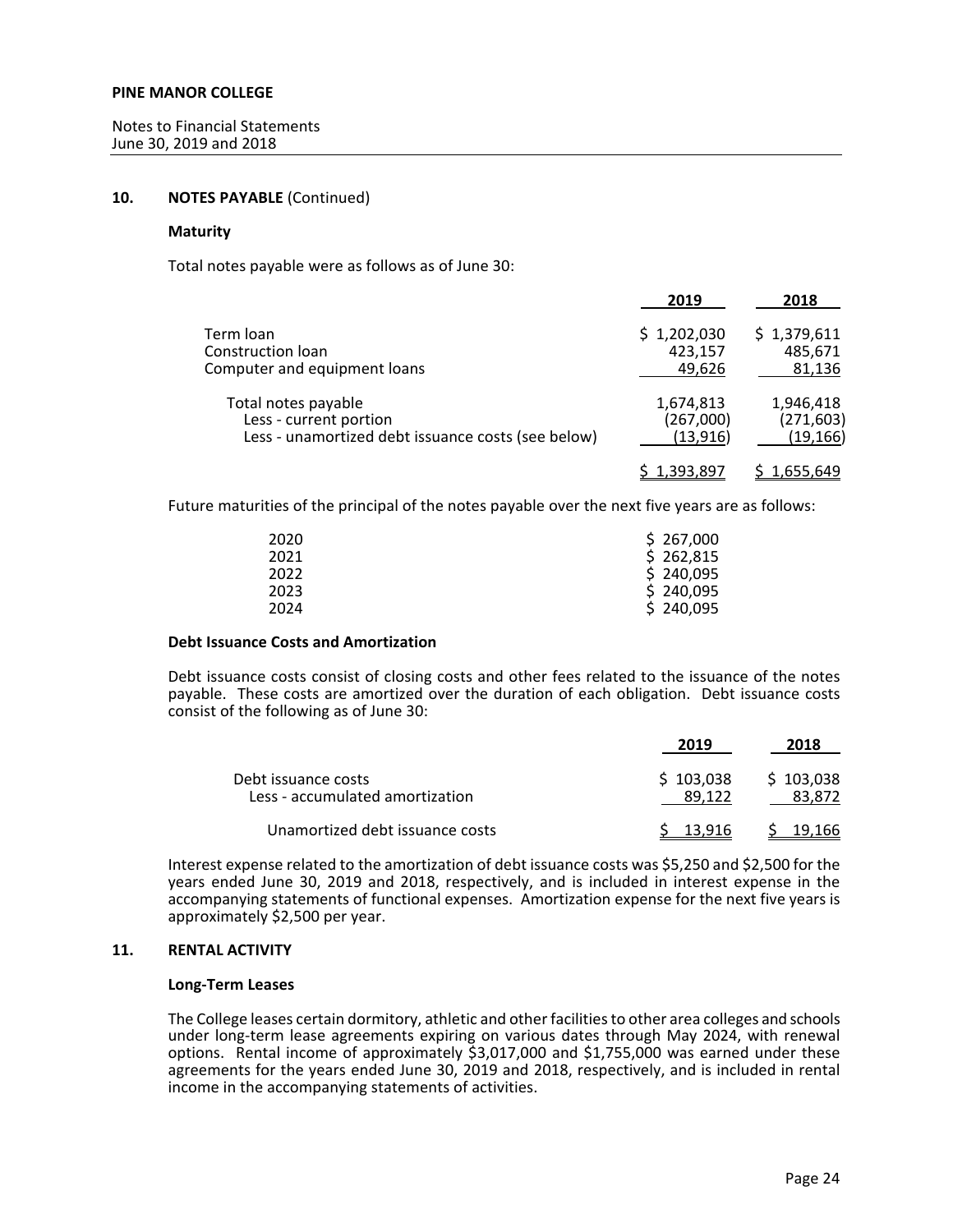## **11. RENTAL ACTIVITY** (Continued)

## **Long-Term Leases** (Continued)

The minimum base amount of rental income to be received annually under the long-term lease agreements is as follows:

| 2020 | \$1,331,424 |
|------|-------------|
| 2021 | \$1,226,272 |
| 2022 | 158,361     |
| 2023 | 10,000      |
| 2024 | 10,000      |

At June 30, 2019 and 2018, 100% and 75%, respectively, of other accounts receivable was from one area college in connection with rentals.

#### **Special Events**

The College also leases its facilities for special events and meetings. Total rental income is as follows for the years ended June 30:

|                                              | 2019                   | 2018                   |
|----------------------------------------------|------------------------|------------------------|
| Long-term leases<br>Special events and other | \$3,017,369<br>466.010 | \$1,754,558<br>662,543 |
|                                              | \$ 3.483,379           | <u>\$2,417,101</u>     |

#### **12. DEFERRED TUITION AND FEES**

Deferred tuition and fees consist substantially of nonrefundable student tuition and English Language Institute program fees received in advance of services performed (see Note 1). The balance is as follows as of June 30:

|                                                                                                                            | 2019 |                                          | 2018                          |
|----------------------------------------------------------------------------------------------------------------------------|------|------------------------------------------|-------------------------------|
| Deferred tuition and deposits<br>Child Studies Center tuition and fees<br>English Language Institute program fees<br>Other |      | 355,317<br>214,506<br>312,372<br>108,583 | 596,951<br>318,183<br>216.747 |
|                                                                                                                            |      | 990.778                                  | 1.131.881                     |

## **13. PENSION PLAN**

The College has a defined contribution pension plan pursuant to IRC Section 403(b), which covers all qualifying full-time employees. The College contributed 1% of eligible employees' wages in accordance with the plan document, totaling \$28,958 and \$30,022 for the years ended June 30, 2019 and 2018, respectively, which is included in payroll taxes and fringe benefits in the accompanying statements of functional expenses.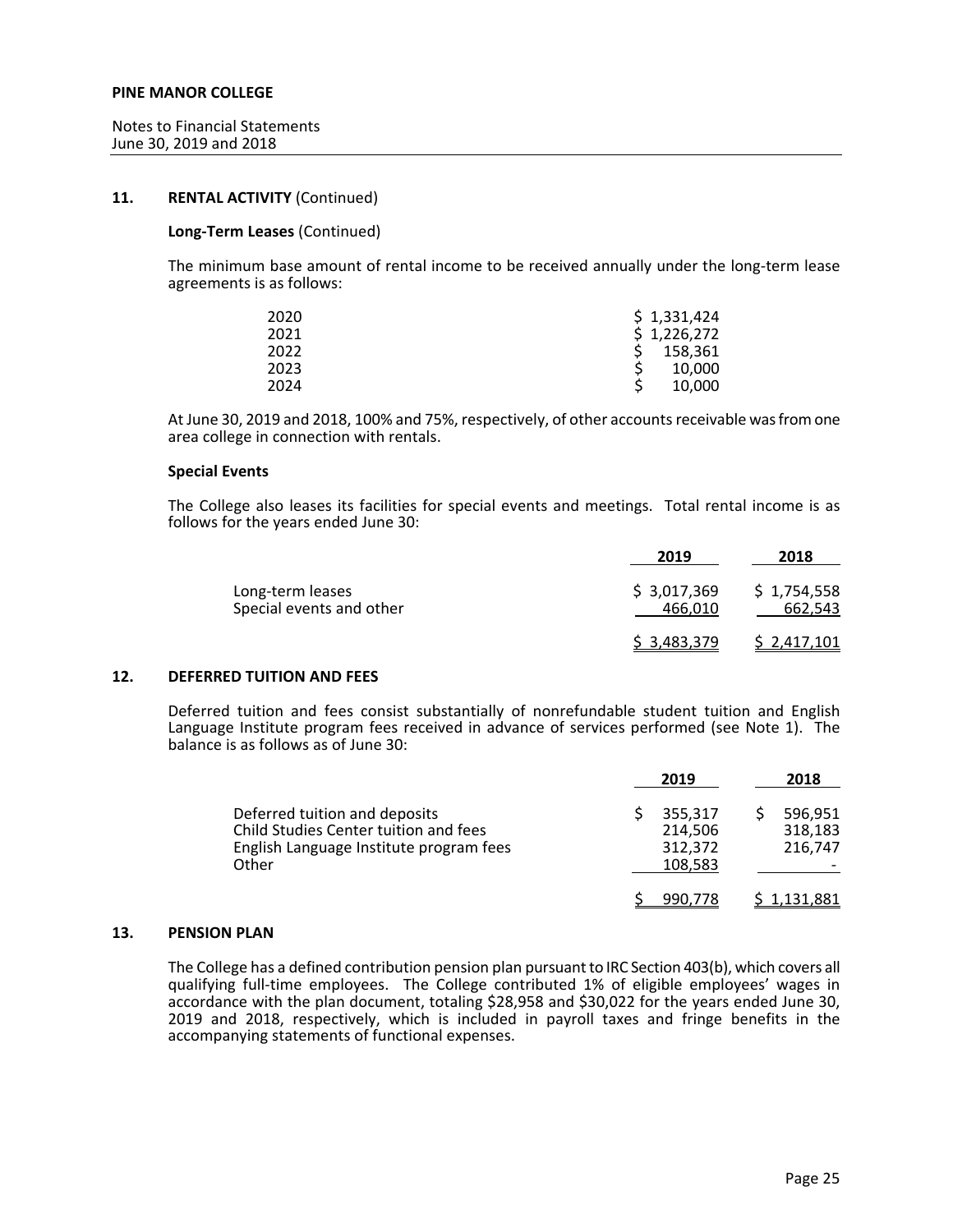Notes to Financial Statements June 30, 2019 and 2018

#### **14. CONCENTRATION**

#### **Credit Risk**

The College maintains its cash balances in Massachusetts banks, which are insured within limits of the Federal Deposit Insurance Corporation (FDIC). At certain times during the year, cash balances exceeded the insured amounts. The College has not experienced any losses in such accounts. The College's management believes the College is not exposed to any significant credit risk on its cash and cash equivalents.

#### **15. COMMITMENTS**

## **Operating Leases**

The College has entered into various operating leases for equipment with monthly payments totaling \$3,812. The agreements are set to expire at various times through January 2022.

Future minimum payments under these lease agreements are as follows for the years ending June 30:

| 2020 | \$31,743 |
|------|----------|
| 2021 | \$23,418 |
| 2022 | \$11,400 |

## **Contracts**

The College was committed under a three-year cleaning contract, which expired in September 2018. Upon expiration the agreement was extended on an at-will basis. Under this agreement, the College incurred \$528,460 and \$508,134 of cleaning expenses for the years ended June 30, 2019 and 2018, respectively.

The College is committed under various food service contracts with payments varying based on the number of students served and special events held. The agreement is set to expire in June 2027. Under this and prior agreements, the College incurred \$1,347,075 and \$1,193,132 of food service cost for the years ended June 30, 2019 and 2018, respectively.

During fiscal year 2019, the College entered into a campus security contract which is set to expire in August 2023. Under this agreement, the College will incur approximately \$537,600 per year for the next five years. Under the contract, the College incurred \$616,609 for the year ended June 30, 2019.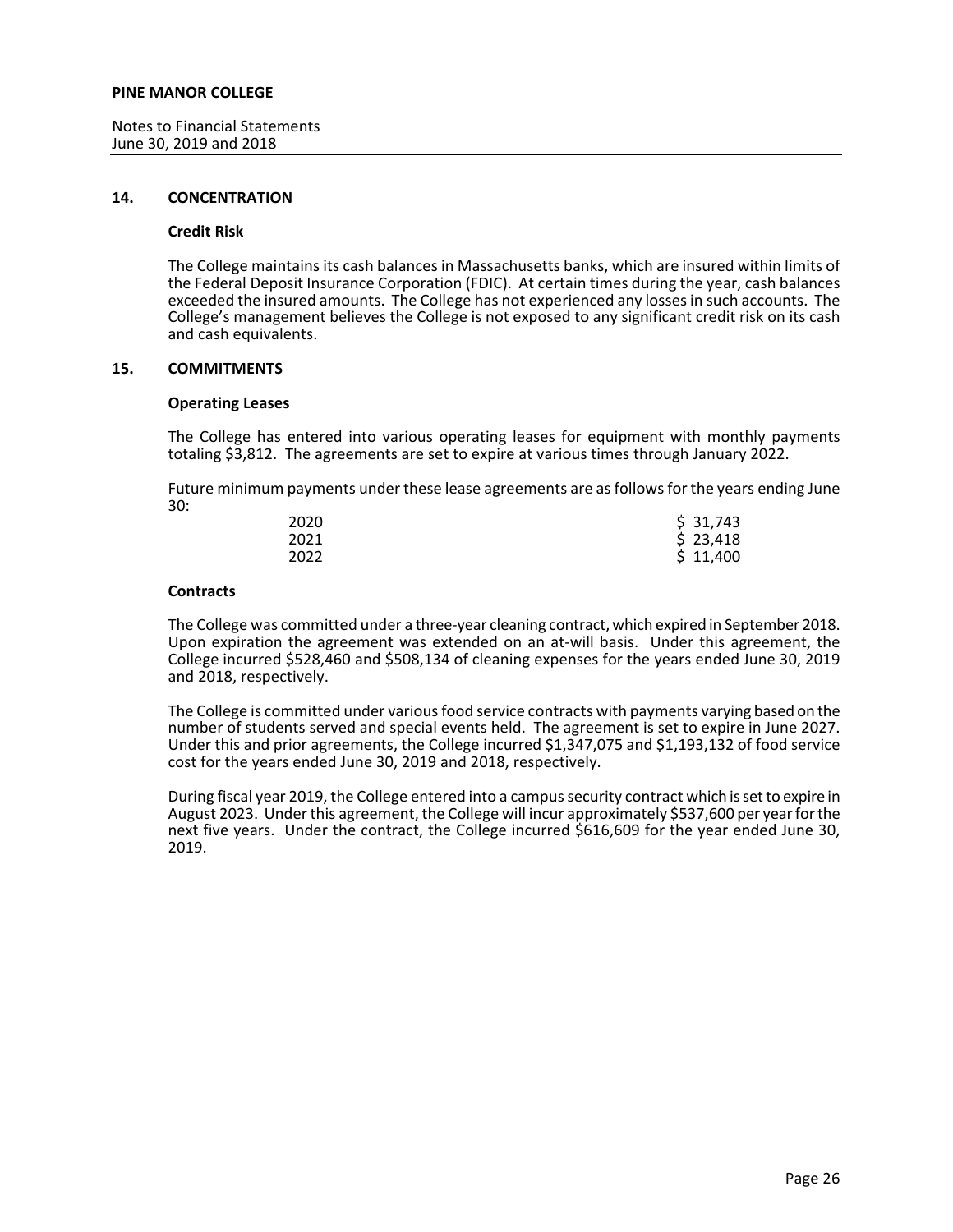## **16. LIQUIDITY**

The College's financial assets available within one year from the statement of financial position date for general operating expenses are as follows:

|                                               | 2019      |   | 2018      |
|-----------------------------------------------|-----------|---|-----------|
| Cash and cash equivalents                     | 227,261   | S | 545,370   |
| Student accounts receivable, net              | 327,705   |   | 177,578   |
| Other accounts receivable                     | 329,518   |   | 154,082   |
| Pledges receivable                            | 816,423   |   | 185,000   |
|                                               | 1,700,907 |   | 1,062,030 |
| Less - net assets with donor restrictions     | 105,742   |   | 108,031   |
| Financial assets available to meet cash needs |           |   |           |
| for general expenditures within one year      | 1,595,165 |   | 953,999   |

The College is substantially supported by tuition that is billed and received during the fiscal year, with additional support from donors and endowment and rental income. As part of the College's liquidity management, it has a policy to structure its financial assets to be available as its general expenditures, liabilities, and other obligations come due. In the event of an unanticipated liquidity need, the College also could draw upon the available line of credit (see Note 8).

## **17. CONDITIONAL GRANT**

The College received a \$70,000 grant commitment from a donor during fiscal year 2019 that is conditional upon meeting certain matching requirements under the grant agreement. As June 30, 2019, the College has not yet met the conditions and as such no revenue has been recorded under this agreement.

## **18. CAPITAL LEASE**

During fiscal year 2019, the College entered into a capital lease agreement for equipment, with a monthly lease obligation of \$2,016. The annual imputed interest rate on the capital lease is 5%. Future minimum payments under this agreement is as follows:

| Year |                                         | Amount       |
|------|-----------------------------------------|--------------|
| 2020 |                                         | 24,192<br>\$ |
| 2021 |                                         | 24,192       |
| 2022 |                                         | 24,192       |
| 2023 |                                         | 24,192       |
| 2024 |                                         | 20,160       |
|      |                                         |              |
|      | Total minimum lease payments            | 116,928      |
|      | Less - amount representing interest     | 12,121       |
|      | Present value of minimum lease payments | 104,807      |
|      | Less - current portion                  | 19,567       |
|      |                                         |              |
|      |                                         | 85.240       |